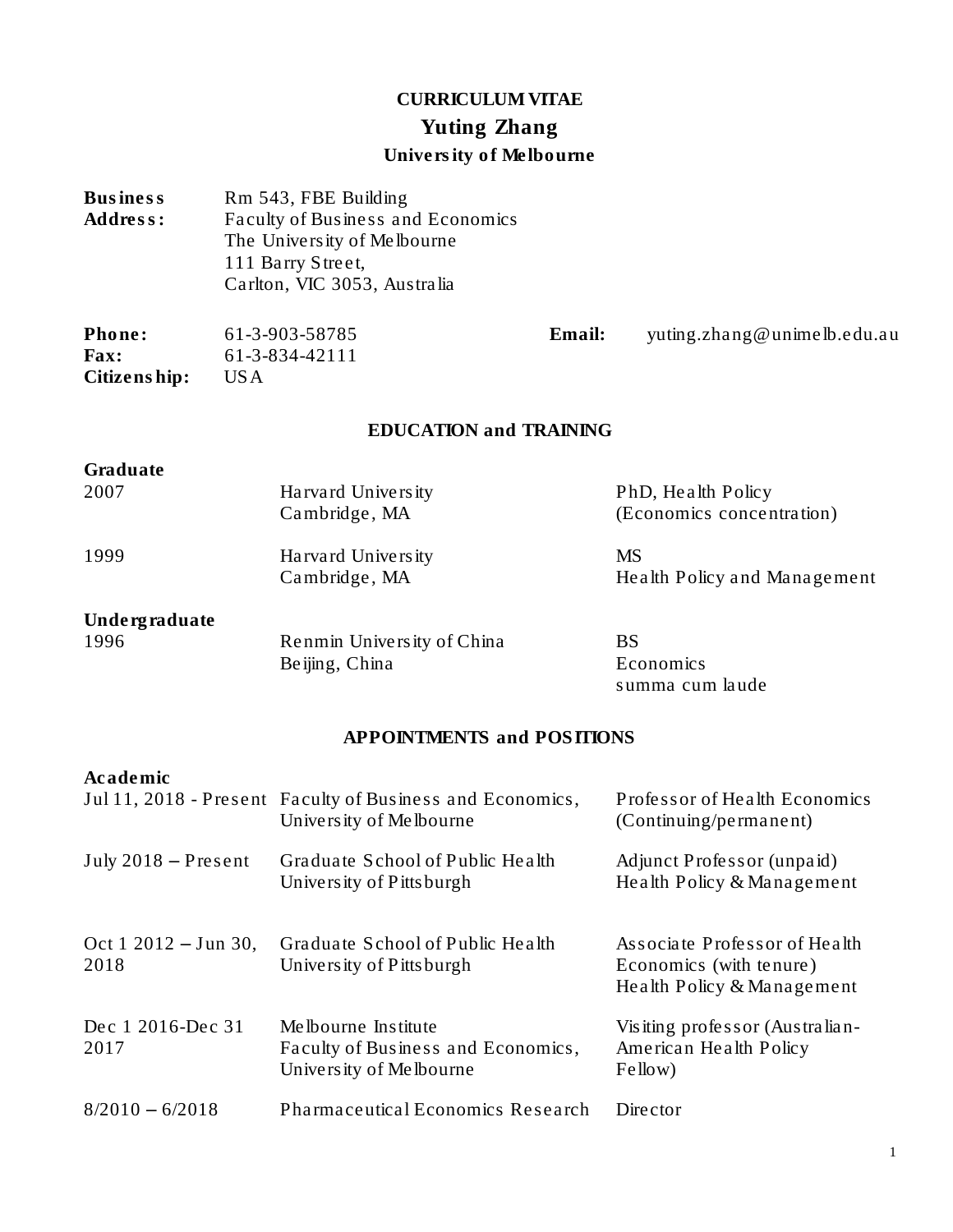|                                | Group (www.per.pitt.edu), University of<br><b>Pittsburgh</b> |                                                        |
|--------------------------------|--------------------------------------------------------------|--------------------------------------------------------|
| $6/2009 - 6/2018$              | University of Pittsburgh                                     | Core Faculty<br>Center for Research on Health<br>Care  |
| $4/2009$ - Present             | University of Pittsburgh                                     | <b>Graduate Faculty</b>                                |
| Oct 1, $2007 -$ Sep 30<br>2012 | Graduate School of Public Health<br>University of Pittsburgh | Assistant Professor<br>Health Policy and<br>Management |
| Non-Academic<br>1999 - 2000    | Nortel Networks Greater China<br>Beijing, China              | Business Specialist                                    |
| $2000 - 2001$                  | <b>IBM</b> Greater China<br>Beijing, China                   | Financial Analyst                                      |

# MEMBERSHIP in PROFESSIONAL and SCIENTIFIC SOCIETIES

| $2017$ -Present  | Member, Australian Health Economics Society                     |
|------------------|-----------------------------------------------------------------|
| $2017$ -Present  | Member, Health Services Research Association of Australia & New |
|                  | Zealand                                                         |
| 2008             | Member, Society of General Internal Medicine                    |
| $2007$ – Present | Member, American Society of Health Economics                    |
| $2007$ – Present | Member, International Health Economics Association              |
| $2006 - 2011$    | Member, American Economic Association                           |
| $2006$ – Present | Member, AcademyHealth                                           |
| 2006             | Member, Association for Public Policy Analysis and Management   |

# HONORS and AWARDS

| 2020-2024        | Australian Research Council Australian Future Fellowship award                                                      |
|------------------|---------------------------------------------------------------------------------------------------------------------|
| 2019             | FBE-Visitor Scholar Grant                                                                                           |
| $2016 - 2017$    | Australian-American Health Policy Fellowship                                                                        |
| 1/2016           | Senior author on a paper that won 1st place at the American Heart<br>Association's 24th annual Fellows Research Day |
| 2012, 2014, 2017 | Honors Convocations Award Recipient, University of Pittsburgh                                                       |
| 4/2010           | Finalist for the National Institute for Health Care Management                                                      |
|                  | Foundation (NIHCM)'s Sixteenth Annual Research Award                                                                |
| 3/2009           | Excellence in Mental Health Policy and Economics Research                                                           |
|                  | Award, awarded by the International Center for Mental Health                                                        |
|                  | Policy and Economics                                                                                                |
| 5/2008           | Best New Investigator Podium Presentation Award at the ISPOR                                                        |
|                  | 13th Annual International Meeting, Toronto, Canada                                                                  |
| 4/2008           | Finalist for the Hamolsky award for junior faculty at the Society of                                                |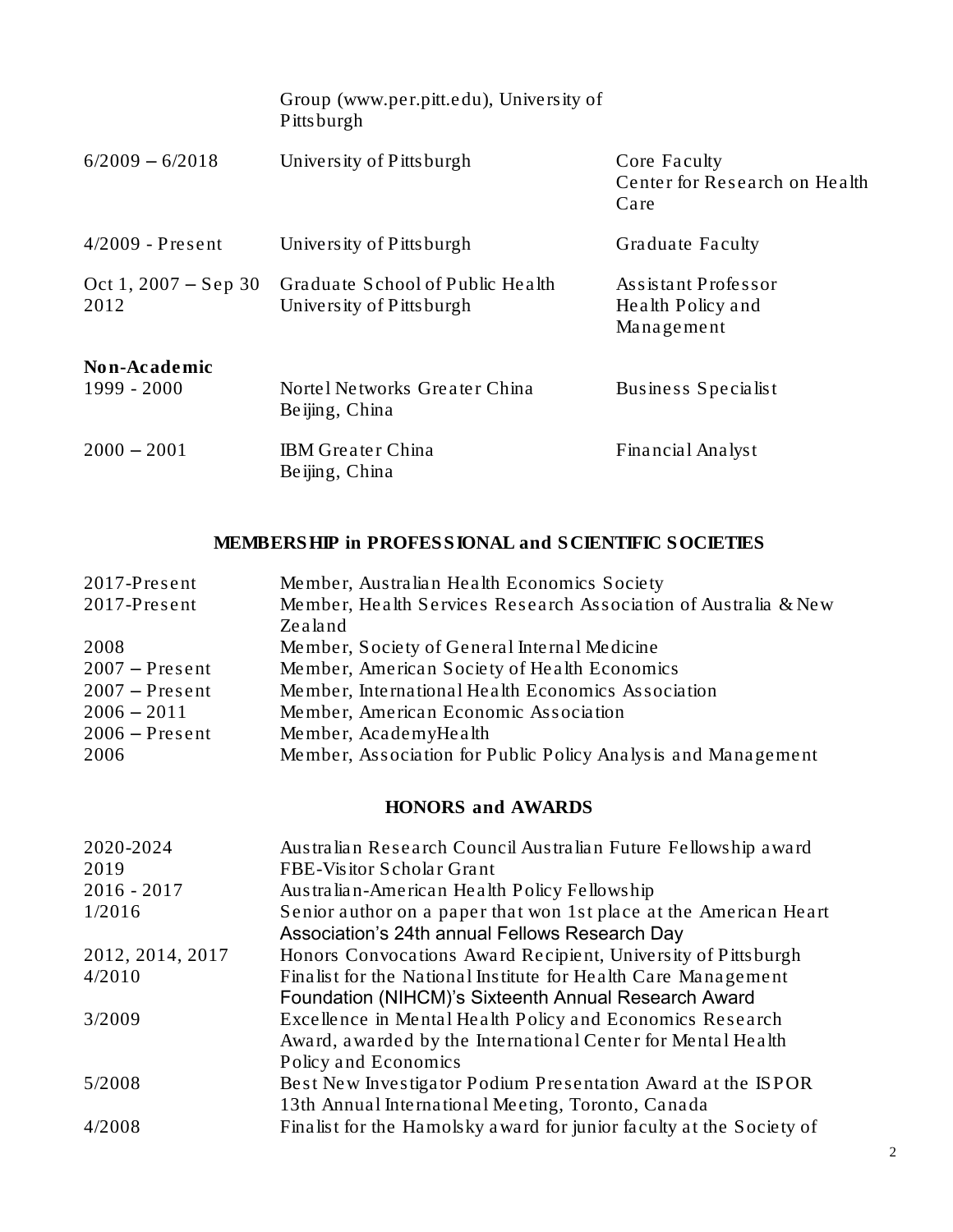|               | General Internal Medicine                                                                                                                                                              |
|---------------|----------------------------------------------------------------------------------------------------------------------------------------------------------------------------------------|
| $2006 - 2007$ | Thomas O. Pyle Fellow, Harvard Medical School                                                                                                                                          |
| $2005 - 2006$ | Pharmaceutical Policy Research Fellow, Harvard Medical School<br>and Harvard Pilgram Health Care                                                                                       |
| $2004 - 2006$ | Alfred P. Sloan Foundation Doctoral Dissertation Fellowship                                                                                                                            |
| $1997 - 1999$ | Hong Kong Hang Seng Bank Overseas Scholarship (1 in 2 selected<br>in China in 1997 to receive full tuition and stipend supports to study<br>at Harvard for a two-year Master's degree) |
| 1996          | Outstanding College Graduate of Beijing                                                                                                                                                |
| 1996          | summa cum laude. Renmin University of China                                                                                                                                            |
| 1995          | University Presidential Scholarship                                                                                                                                                    |

## PUBLICATIONS

Peer-reviewed Publications (\* denotes corresponding author)

Publications in Economics Journals (n=9):

- 1. Zhang Y\*, Newhouse JP, Baicker K. Are Drugs Substitutes or Complements for Intensive (and Expensive) Medical Treatment? *American Economic Review*. 2011 May; 101 (3):393-97. PMCID: 3778446 (A<sup>\*\*</sup>; ABDC ranked A<sup>\*</sup>; InCites 5-year impact factor 5.140; ranked 9/345 in Economics).
- 2. Liu L, Zhang Y\*. Does non-employment based health insurance promote entrepreneurship? Evidence from a policy experiment in China. *Journal of Comparative Economics*. May 2017. [https://doi.org/10.1016/j.jce.2017.04.003.](https://doi.org/10.1016/j.jce.2017.04.003)
- 3. Zhang Y, Ma Q, Chen Y, Gao H. Effects of Public Hospital Reforms on Inpatient Expenditures in Rural China. *Health Economics*. 2016 Feb. doi: 10.1002/hec.3320 (ABDC ranked A\*; InCites 5-year impact factor 2.557; ranked 36/88 in Health Care Sciences & Services).
- 4. Kaplan CM, Zhang Y\*. Anticipatory Behavior In Response To Medicare Part D's Coverage Gap. *Health Economics*. 2016 Jan. doi: 10.1002/hec.3311. (ABDC ranked A\*).
- 5. Kaplan CM, Zhang Y\*. The January Effect: Medication Reinitiation among Medicare Part D Beneficiaries. *Health Economics*. 2014 Nov 14; 23 (11):1287-300. PMCID: 3841288 (ABDC ranked A\*).
- 6. Kaplan C, Zhang Y\*. Assessing the comparative-effectiveness of antidepressants commonly prescribed for depression in the US Medicare population. *The journal of mental health policy and economics*. 2012 Dec; 15 (4):171-8. PMCID: PMC3608926. PMID: 23525835.
- 7. Baik SH, Rollman BL, Reynolds CF 3rd, Lave JR, Smith KJ, Zhang Y\*. The effect of the US Medicare Part D coverage gaps on medication use among patients with depression and heart failure. *The Journal of Mental Health Policy and Economics*. 2012 Sep; 15 (3):105-18. PMCID: PMC3471664. PMID: 23001279.
- 8. Zhang Y\*. Cost-saving effects of olanzapine as long-term treatment for bipolar disorder. *The journal of mental health policy and economics.* 2008 Sep; 11 (3):135-46. PMID: 18806303.
- 9. Huskamp HA, Frank RG, McGuigan K, Zhang Y. The Impact of A Three-Tier Formulary on Demand Response for Prescription Drugs. *Journal of Economics and Management Strategy*. 2005; 14 (3):729-753. PMID: 18509214.

#### Publications in Top 1-2 Medical and Health Policy Journals (top two journals in the field: NEJM n=4; JAMA series n=9; Health Affairs n=6)

10. Rishel C, Zhang Y, and Sun E. Association between Preoperative Benzodiazepine Use and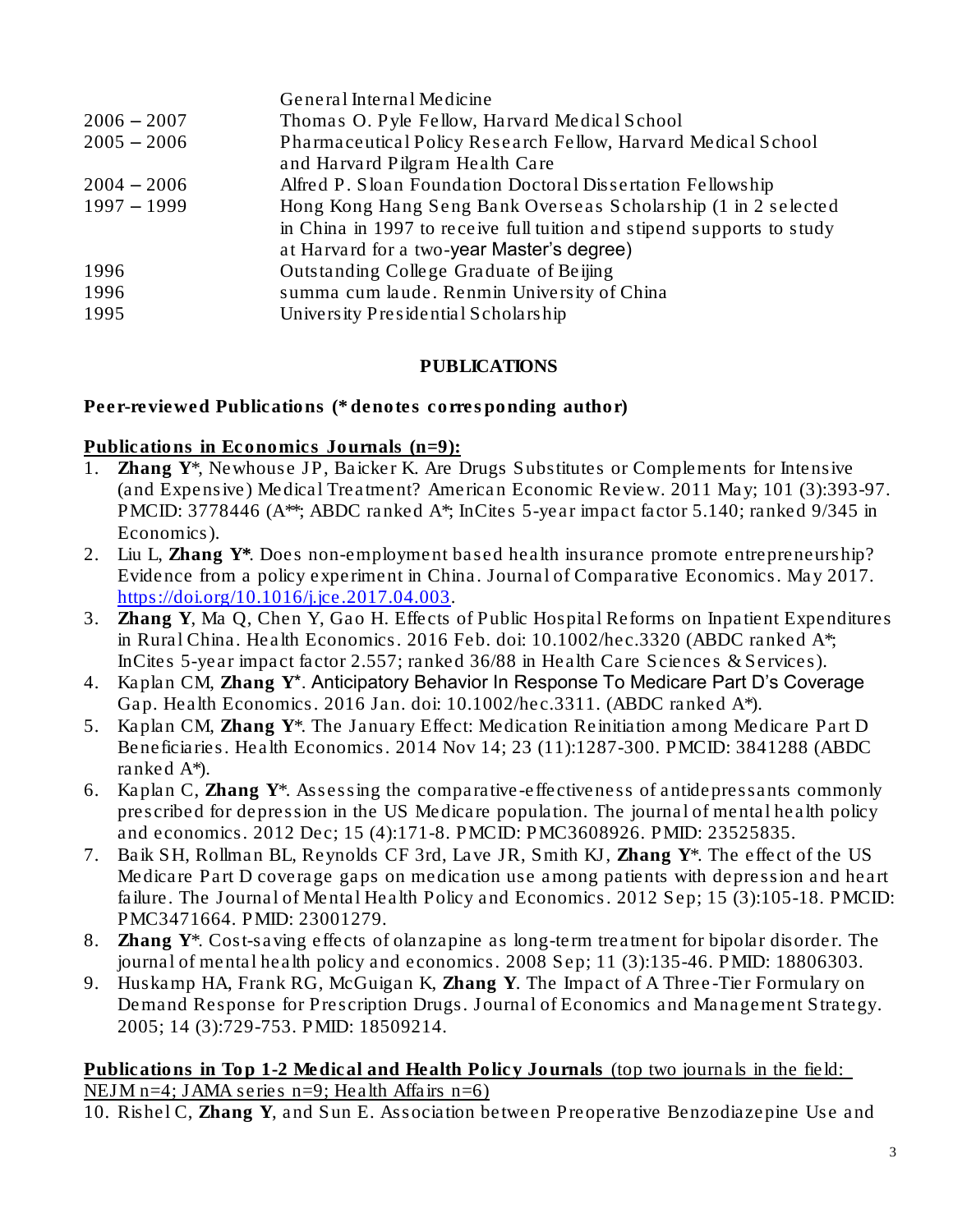Postoperative Opioid Use and Healthcare Costs. *JAMA Network Open. (accepted on July 20, 2020)*

- 11. San-Juan-Rodriguez A, Zhang Y, He M, Hernandez I. Association of Antidementia Therapies with Time to Skilled Nursing Facility Admission and Cardiovascular Events among Elderly Adults with Alzheimer Disease. *JAMA Network Open;* March 2019;2(3):e190213. doi:10.1001/jamanetworkopen.2019.0213
- 12. Hernandez I, He M, Brooks M, Zhang Y. Exposure-Response Association between Concurrent Opioid and Benzodiazepine Use and Risk of Opioid-Related Overdose in Medicare Part D Beneficiaries. *JAMA Network Open*. June 2018;1(2):e180919. doi:10.1001/jamanetworkopen.2018.0919.
- 13. Zhang Y\*, Baicker K, Newhouse JP. Geographic variation in the quality of prescribing. *The New England journal of medicine*. 2010 Nov 18; 363 (21):1985-8. PMCID: PMC3047447. PMID: 21047217 (A\*\*; InCites 5-year impact factor 56.17; ranked 1/155 in Medicine, General & Internal; 112 google scholar citations.)
- 14. Zhang Y\*, Baicker K, Newhouse JP. Geographic variation in Medicare drug spending. *The New England journal of medicine*. 2010 Jul 29; 363 (5):405-9. PMCID: PMC3364516. PMID: 20538621( A\*\*; InCites 5-year impact factor 56.17; ranked 1/155 in Medicine, General & Internal)
- 15. Zhang Y\*, Donohue JM, Lave JR, O'Donnell G, Newhouse JP. The effect of Medicare Part D on drug and medical spending. *The New England journal of medicine*. 2009 Jul 2; 361 (1):52- 61. PMCID: PMC2859614. PMID: 19571283. (A\*\*; InCites 5-year impact factor 56.17; ranked 1/155 in Medicine, General & Internal)
- 16. Zhang Y\*, Baik SH, Fendrick AM, Baicker K. Comparing local and regional variation in health care spending. *The New England journal of medicine*. 2012 Nov; 367 (18):1724-31. PMCID: PMC3490218. PMID: 23113483. (A\*\*; InCites 5-year impact factor 56.17; ranked 1/155 in Medicine, General & Internal)
- 17. Zhang Y\*, Baik SH, Zhou L, Reynolds CF, Lave JR. Effects of Medicare Part D coverage gap on medication and medical treatment among elderly beneficiaries with depression. *JAMA Psychiatry (formerly Archives of General Psychiatry)*. 2012 Jul; 69 (7): 672-9. PMCID: PMC3390754. PMID: 22752233.
- 18. Zhang Y\*, Lee BY, Donohue JM. Ambulatory antibiotic use and prescription drug coverage in older adults. *JAMA Internal Medicine (formerly Archives of internal medicine)*. 2010 Aug 9; 170 (15):1308-14. PMID: 20696953. (InCites 5-year impact factor 14.063; ranked 6/155 in Medicine, General & Internal)
- 19. Zhang Y\*, Steinman MA, Kaplan CM. Geographic variation in outpatient antibiotic prescribing among older adults. *JAMA Internal Medicine (formerly Archives of internal medicine)*. 2012 Oct 22; 172 (19):1465-71. PMCID: PMC3530642. (InCites 5-year impact factor 14.063; ranked 6/155 in Medicine, General & Internal)
- 20. Hernandez I, Zhang Y\*. Risk of Bleeding with Dabigatran in 2010-2011 Medicare Data. *JAMA Internal Medicine*. 2015 Jul; 175 (7):1245-7. doi: 10.1001/jamainternmed.2015.1299. (InCites 5-year impact factor 14.063; ranked 6/155 in Medicine, General & Internal)
- 21. Hernandez I, Baik S, Pinera A, Zhang Y\*. Risk of Bleeding With Dabigatran in Atrial Fibrillation. *JAMA Internal Medicine*. 2015;175(1):18-25. (InCites 5-year impact factor 14.063; ranked 6/155 in Medicine, General & Internal)
- 22. Zhang Y\*, Wu SH, Fendrick AM, Baicker K. Variation in medication adherence in heart failure. *JAMA Internal Medicine*. 2013 Mar 25; 173 (6):468-70. PMCID: PMC3609904. PMID: 23400219. (InCites 5-year impact factor 14.063; ranked 6/155 in Medicine, General & Internal)
- 23. Zhang Y\*, Zhou L, Gellad WF. Potential savings from greater use of \$4 generic drugs. *JAMA Internal Medicine (formerly Arch Intern Med)* 15 Mar 2011; 171(5): 468-9.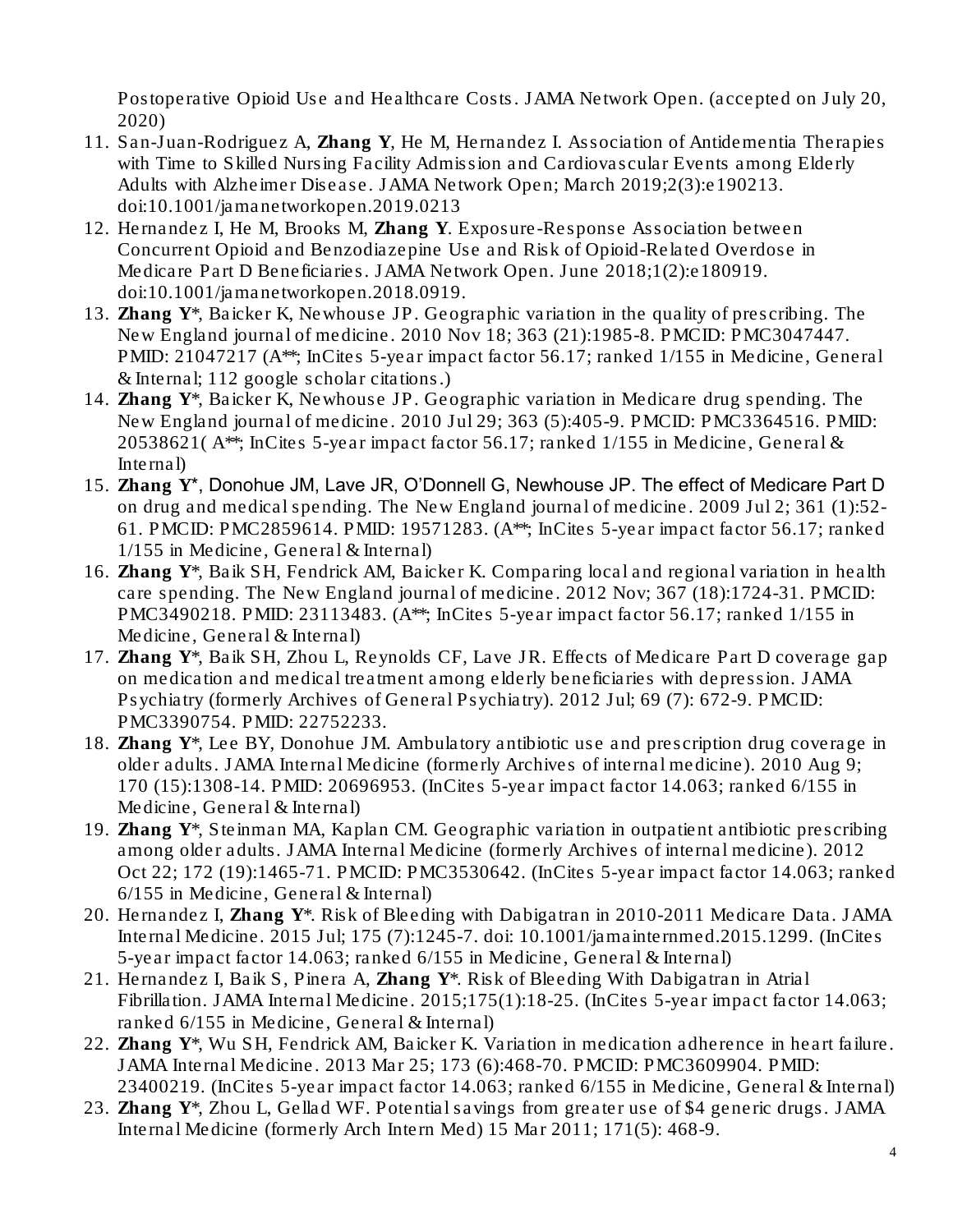- 24. Zhang Y\*, Zhou C, Baik SH. A simple change to the Medicare part d low-income subsidy program could save \$5 billion. *Health Affairs* (Project Hope). 2014 Jun 1; 33 (6):940-5. PMID: 24889942. (A\*\*; ABDC not ranked; InCites 5-year impact factor 5.190; ranked 1/88 in Health Care Sciences & Services)
- 25. Zhang  $Y^*$ , Baik S, Newhouse JP. Use of intelligent assignment to Medicare Part D plans for people with schizophrenia could produce substantial savings. *Health Affairs*. 2015; 34 (3):455- 460. PMC4349210. (A\*\*; ABDC not ranked; InCites 5-year impact factor 5.190; ranked 1/88 in Health Care Sciences & Services).
- 26. Zhou C, Zhang Y. The vast majority of Medicare Part D beneficiaries still don't choose the cheapest plans that meet their medication needs. *Health affairs* (Project Hope). 2012 Oct; 31 (10):2259-65. PMCID: PMC3470484. PMID: 23048107. (A\*\*; ABDC not ranked; InCites 5-year impact factor 5.190; ranked 1/88 in Health Care Sciences & Services)
- 27. Gellad WF, Donohue JM, Zhao X, Zhang Y, Banthin JS. The financial burden from prescription drugs has declined recently for the nonelderly, although it is still high for many. *Health affairs* (Project Hope). 2012 Feb; 31 (2):408-16. PMCID: PMC3387787. PMID: 22323172. (A\*\*; ABDC not ranked; InCites 5-year impact factor 5.190; ranked 1/88 in Health Care Sciences & Services)
- 28. Zhang Y\*, Donohue JM, Newhouse JP, Lave JR. The effects of the coverage gap on drug spending: a closer look at Medicare Part D. *Health affairs* (Project Hope). 2009; 28 (2):w317- 25. PMCID: PMC2859617. PMID: 19189991. (A\*\*; ABDC not ranked; InCites 5-year impact factor 5.190; ranked 1/88 in Health Care Sciences & Services)
- 29. Zhang Y\*, Soumerai SB. Do newer prescription drugs pay for themselves? A reassessment of the evidence. *Health affairs* (Project Hope). 2007; 26 (3):880-6. PMID: 17485770. (A\*\*; ABDC not ranked; InCites 5-year impact factor 5.190; ranked 1/88 in Health Care Sciences & Services)

# Publications in Medical and Health Services Research Journals, top 2-25 percentiles  $(n=40)$ :

- 30. Meiqi He, James M. Stevenson, Yuting Zhang, and Inmaculada Hernandez. Risk Factors for Cardiovascular Events in Patients on Antidementia Medications, *American Journal of Alzheimer's Disease and Other Dementias* (accepted on April 6 2020). Online first DOI: [10.1177/1533317520922380](https://doi.org/10.1177/1533317520922380)
- *31.* Lanting Yang, Maria M. Brooks, Nancy W. Glynn, Yuting Zhang, Samir Saba, Inmaculada Hernandez. Real-World Direct Comparison of the Effectiveness and Safety of Apixaban, Dabigatran, Rivaroxaban, and Warfarin in Medicare Beneficiaries with Atrial Fibrillation. *The American Journal of Cardiology.* 2020 Jul 1;126:29-36. doi:10.1016/j.amjcard.2020.03.034. Epub 2020 Apr 10
- *32.* Cade Shadbolt, Daniel Gould, Ximena Camacho, Josh Knight, Siddharth Rele, Yuting Zhang, Michelle Dowsey, and Peter Choong. Preoperative opioid use and complications following total joint replacement: A protocol for a systematic review and meta-analysis. *BMJ Open*. June 2020;10:e035377. doi:10.1136/bmjopen-2019-035377
- 33. Zhang Y\*, Mendez S, Scott A. Factors Affecting General Practitioners' Decisions to Adopt New Prescription Drugs – Cohort Analyses Using Australian Longitudinal Physician Survey Data. *BMC Health Services Research*. Feb 2019; 19(1): 94. doi:10.1186/s12913-019-3889-4
- 34. Zhang Y\*, Baik SH, Zuvekas SH. Simulating Variation in Families' Spending Across Marketplace Plans. *Health Services Research*. Aug 2018; 53(4). DOI: 10.1111/1475- 6773.12831.
- 35. Hernandez I\*, He M, Zhang Y. Comparing State, Regional, and Local Variation in Concurrent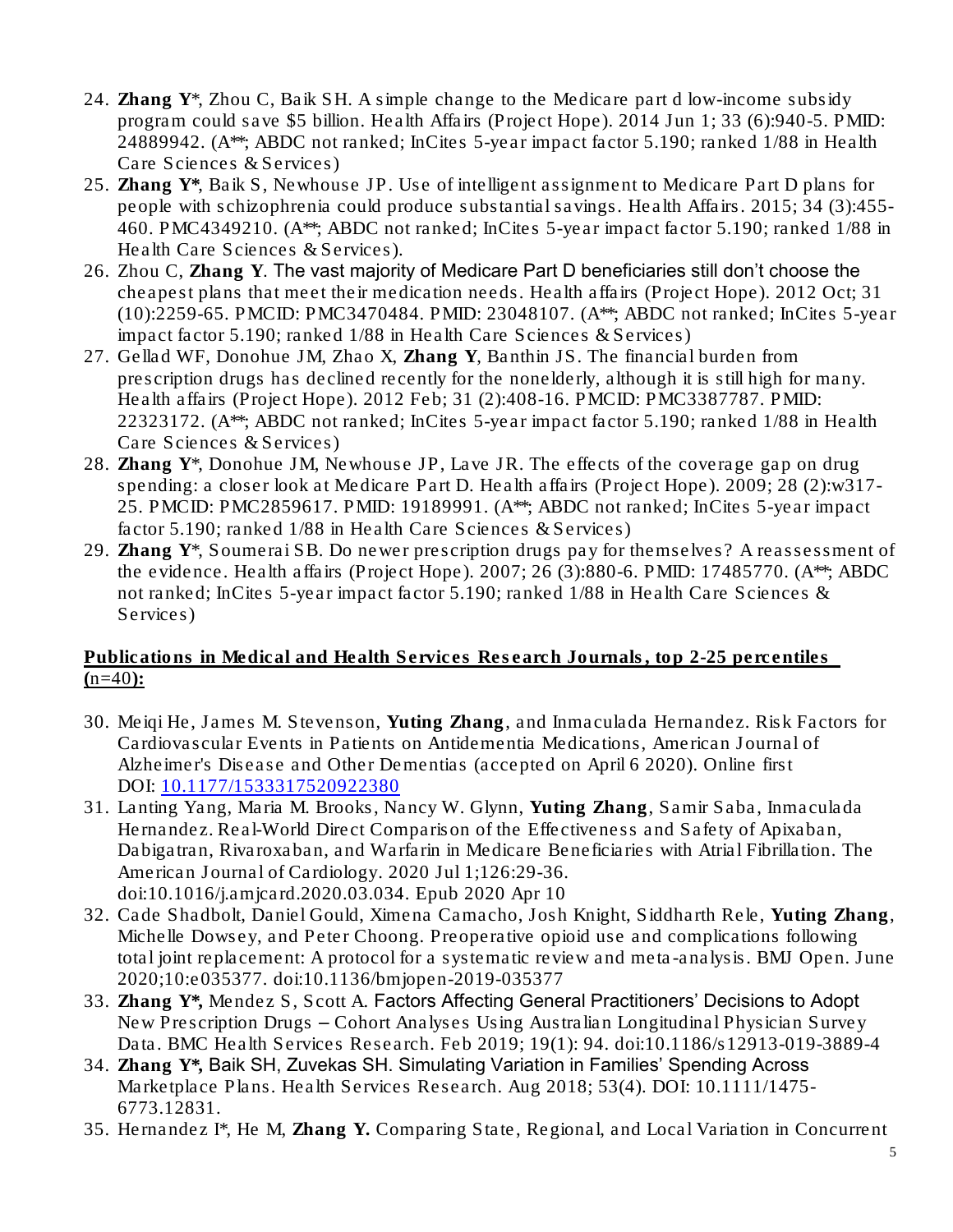Opioid and Benzodiazepine Use. *Drug and Alcohol Dependence.* 2018 Oct 1;191:141-144. doi:10.1016/j.drugalcdep.2018.06.033. Epub 2018 Aug 7

- 36. Cole Evan, Leighton Cassandra, Zhang Y. Distribution of Visits for Chronic Conditions Between Primary Care and Specialist Providers in Medicare Shared Savings Accountable Care Organizations. *Medical Care*. 2018 May;56(5):424-429. doi: 10.1097/MLR.0000000000000903.
- 37. Hernandez I\*, Zhang Y, Saba S. Effectiveness and Safety of Direct Oral Anticoagulants and Warfarin, Stratified by Stroke Risk in Patients with Atrial Fibrillation. *American Journal of Cardiology.* 2018 Jul 1;122(1):69-75. doi: 10.1016/j.amjcard.2018.03.012.
- 38. Hospodar AR, Smith KJ, Zhang Y, Hernandez I. Comparing the Cost-effectiveness of Non-Vitamin K Antagonist Oral Anticoagulants with Well-managed Warfarin for Stroke Prevention in Atrial Fibrillation Patients at High Risk of Bleeding. Am J Cardiovasc Drugs. 2018 May 9. doi: 10.1007/s40256-018-0279-y
- 39. Gray M, Saba S, Zhang Y, Hernandez I\*. Outcomes of Atrial Fibrillation Patients Newly Recommended for Oral Anticoagulation under the 2014 AHA/ACC/HRS Guideline. *Journal of the American Heart Association.* 2018 Jan 4;7(1). pii: e007881. doi: 10.1161/JAHA.117.007881.
- 40. Hernandez I\*, Saba S, Zhang Y. Geographical Variation in the Use of Oral Anticoagulation Therapy in Stroke Prevention in Atrial Fibrillation. *Stroke*. 2017 Aug;48(8):2289-2291. doi: 10.1161/STROKEAHA.117.017683.
- 41. Zhang Y\*, Caines K, Powers CA. Evaluating the Effects of Pioneer Accountable Care Organizations on Medicare Part D Drug Spending and Utilization. *Medical Care.* Jan 2017. Online first: DOI: 10.1097/MLR.0000000000000686.
- 42. Hernandez I\*, Zhang Y, Saba S. Comparison of the Effectiveness and Safety of Apixaban, Dabigatran, Rivaroxaban and Warfarin in Newly Diagnosed Atrial Fibrillation. *American Journal of Cardiology.* 2017 Nov 15;120(10):1813-1819. doi: 10.1016/j.amjcard.2017.07.092.
- 43. Zhang Y\*, Hueser H, Hernandez I. Comparing the Approval and Coverage Decisions of New Oncology Drugs in the US and Other Selected Countries. *Journal of Managed Care & Specialty Pharmacy.* 2017 Feb;23(2):247-254. doi: 10.18553/jmcp.2017.23.2.247.
- 44. Zhang Y, Tang W, Zhang Y, Liu L, Zhang L. Effects of Integrated Chronic Care Models on Hypertension Outcomes and Spending: a Multi-town Clustered Randomized Trial in China. *BMC Public Health*. 2017 Mar 11;17(1):244. doi: 10.1186/s12889-017-4141-y.
- 45. Driessen J, Zhang Y. Trends in the Inclusion of Mental Health Providers in Medicare Shared Savings Program ACOs. *Psychiatric Services*. Jan 2017; online first: doi: 10.1176/appi.ps.201600119.
- 46. Hernandez I, Smith KJ, and Zhang Y\*. Cost-Effectiveness of Non-Vitamin K Antagonist Oral Anticoagulants for Stroke Prevention in Patients with Atrial Fibrillation at High Risk of Bleeding. *Thrombosis Research.* Oct 2016; online first: DOI: 10.1016/j.thromres.2016.10.006.
- 47. Baik S, Hernandez I, Zhang Y\*. Evaluating the Initiation of Novel Oral Anticoagulants in Medicare Beneficiaries. *Journal of Managed Care & Specialty Pharmacy*. 2016 Mar;22(3):281- 92. doi: 10.18553/jmcp.2016.22.3.281.
- 48. Hernandez I, Zhang  $Y^*$ , Brooks MM, Chin P, Saba S. Anticoagulation Use and Clinical Outcomes Following Major Bleeding on Dabigatran or Warfarin in Atrial Fibrillation. *Stroke.* 2017 Jan;48(1):159-166. doi: 10.1161/STROKEAHA.116.015150. NIHMS828666.
- 49. Jarlenski M, Baik S, Zhang Y. Trends in use of medications for smoking cessation in Medicare Part D, 2007-2012. *American Journal of Preventive Medicine*. 2016 Mar 29. doi:10.1016/j.amepre.2016.02.018. PMC4992646.
- 50. Driessen J, Baik SH, Zhang Y. Explaining improved use of high-risk medications in Medicare between 2007 and 2011. *Journal of the American Geriatrics Society*. 2016 Apr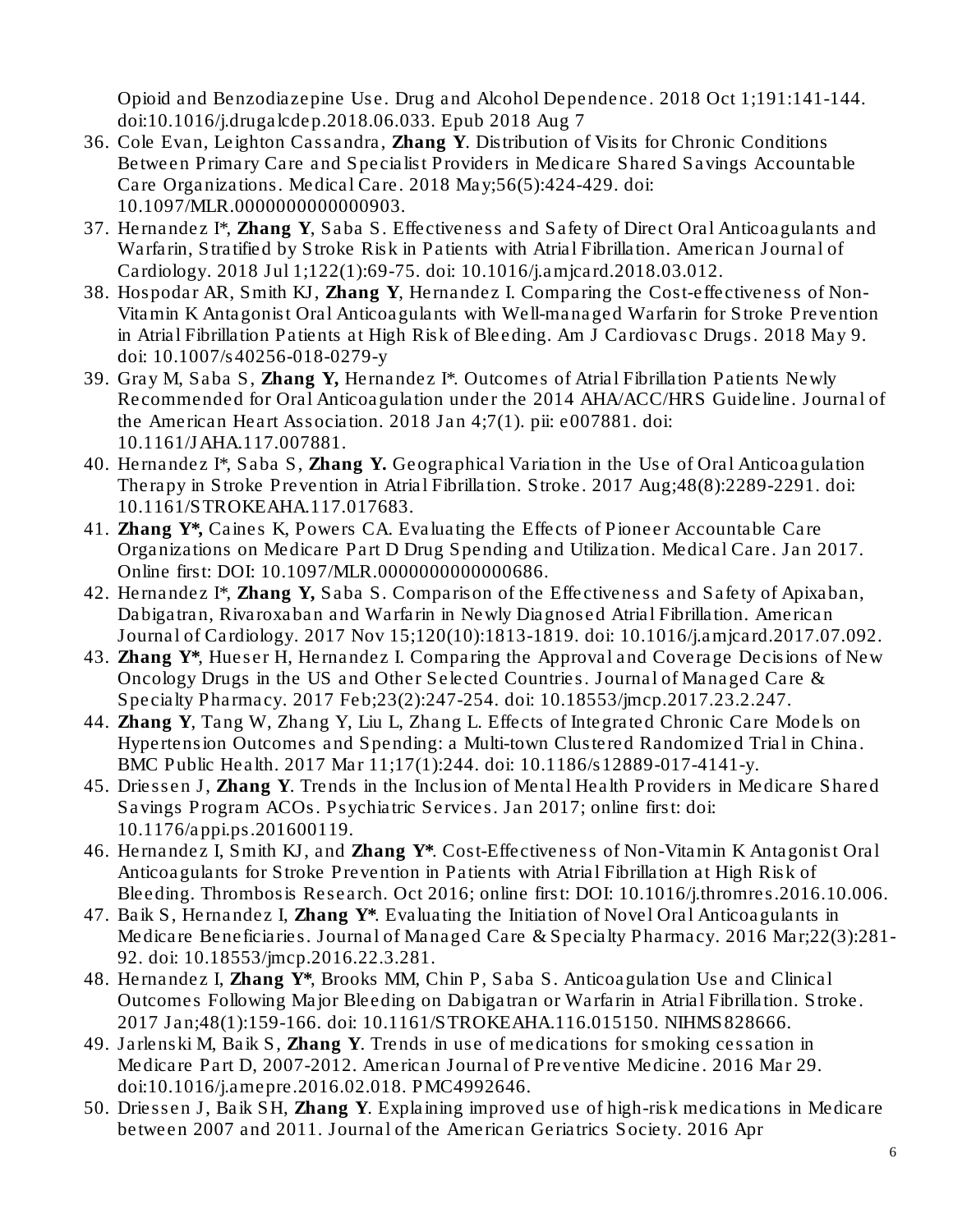15;appips201500316. doi:10.1176/appi.ps.201500316. PMC4806390.

- 51. Driessen J, Baik S, Zhang Y. Trends in off-label use of second-generation antipsychotics in the Medicare population from 2006 to 2012. *Psychiatric services*. 2016 Aug 1;67(8):898-903. doi: 10.1176/appi.ps.201500316.
- 52. Zhang Y\*, Talisa V, Baik S. Part D Plan Switching among Medicare Beneficiaries with Schizophrenia. *Psychiatric Services*. 2015 Oct; 66 (10):1105-1108. PMC4591078.
- 53. Hou Z, Meng Q, Zhang Y. Hypertension Prevalence, Awareness, Treatment and Control Following China's Health Care Reform. *American Journal of Hypertension*. 2016 Apr;29(4):428-31. doi: 10.1093/ajh/hpv125.
- 54. Driessen J, Steenrod J, Stevans J, James AE III, Minnier T, Reynolds B, Zhang Y. Innovative approaches to interprofessional care at the University of Pittsburgh Medical Center. *Journal of Interprofessional Care*. 2015;29(5):520-1. doi: 10.3109/13561820.2015.1040114.
- 55. Hou Z, Chang J, Yue D, Fang H, Meng Q, Zhang Y. Determinants of willingness to pay for self-paid vaccines in China. *Vaccine*. 2014 Jul 31;32(35):4471-7. doi: 10.1016/j.vaccine.2014.06.047.
- 56. Zhang Y\*, Baik S. Race/ethnicity, Disability, and Medication Adherence Among Medicare Beneficiaries with Heart Failure. *Journal of general internal medicine*. 2014 Apr; 29 (4):602-7. PMCID: 3965752
- 57. Zhang Y\*, Kaplan CM, Baik SH, Chang CC, Lave JR. Medication adherence and readmission after myocardial infarction in the Medicare population. *The American Journal of Managed Care*. 2014; 20 (11):e498-505. PMCID: PMC4321738.
- 58. Smith KJ, Baik SH, Reynolds CF 3rd, Rollman BL, Zhang Y\*. Cost-effectiveness of Medicare drug plans in schizophrenia and bipolar disorder. *The American journal of managed care*. 2013 Feb; 19 (2):e55-63. PMCID: PMC3589737. PMID: 23448115.
- 59. Zhang  $Y^*$ , Baik SH, Lave JR. Effects of Medicare Part D Coverage Gap on Medication Adherence. *American Journal of Managed Care*. 2013; 19 (6):e214-24. PMC3711553.
- 60. Zhang Y\*, Gellad WF, Zhou L, Lin YJ, Lave JR. Access to and use of \$4 generic programs in Medicare. *Journal of General Internal Medicine*. 2012 Oct; 27 (10):1251-7. PMC3445678.
- 61. Zhang Y\*, Baik SH, Chang CC, Kaplan CM, Lave JR. Disability, race/ethnicity, and medication adherence among Medicare myocardial infarction survivors. *American Heart Journal*. 2012 Sep; 164 (3):425-433.e4. PMCID: PMC3445297. PMID: 22980311.
- 62. Zhang Y\*, Donohue JM, Lave JR, Gellad WF. The impact of Medicare Part D on medication treatment of hypertension. *Health Services Research*. 2011 Feb; 46:185-98. PMC3034269. doi: 10.1111/j.1475-6773.2010.01183.x. (ABDC ranked A; InCites 5-year impact factor 3.110; ranked 20/88 in Health Care Sciences & Services)
- 63. Gellad WF, Huskamp HA, Li A, Zhang Y, Safran DG, Donohue JM. Use of prescription drug samples and patient assistance programs, and the role of doctor-patient communication. *Journal of general internal medicine*. 2011 Dec; 26 (12):1458-64. PMCID: PMC3235606. PMID: 21751052.
- 64. Lave JR, Men A, Day BT, Wang W, Zhang Y. Employee choice of a high-deductible health plan across multiple employers. *Health services research*. 2011 Feb; 46:138-54. PMCID: PMC3034266. PMID: 20849558.
- 65. Lu CY, Adams AS, Ross-Degnan D, Zhang F, Zhang Y, Salzman C, Soumerai SB. Association between prior authorization for medications and health service use by Medicaid patients with bipolar disorder. *Psychiatric services* (Washington, D.C.). 2011 Feb; 62 (2):186- 93. PMCID: PMC3053119.
- 66. Donohue JM, Zhang Y, Aiju M, Perera S, Lave JR, Hanlon JT, Reynolds CF 3rd. Impact of Medicare Part D on antidepressant treatment, medication choice, and adherence among older adults with depression. *The American journal of geriatric psychiatry*: official journal of the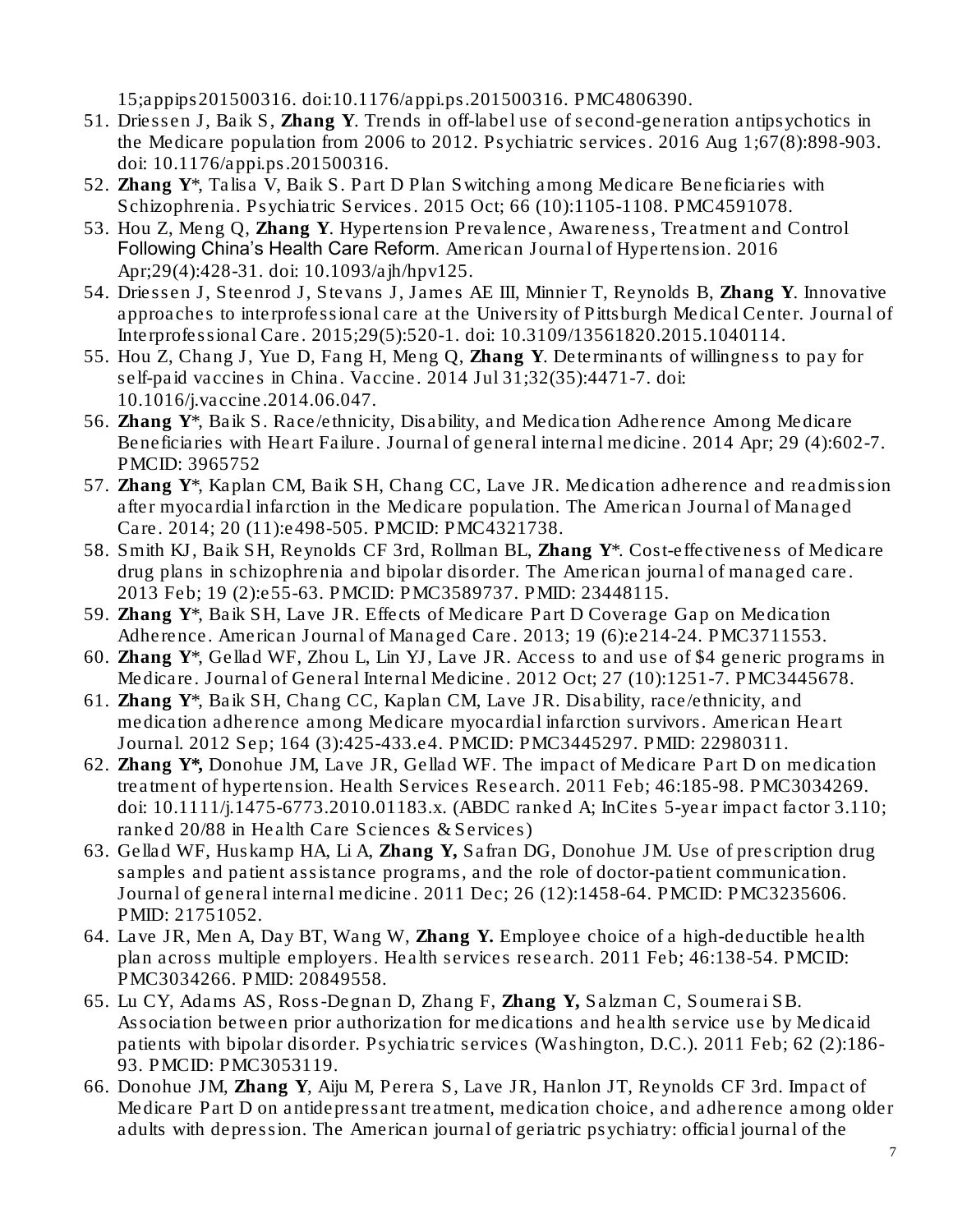American Association for Geriatric Psychiatry. 2011 Dec; 19 (12):989-97. PMC3233981.

- 67. Zhang Y\*, Lave JR, Newhouse JP, Donohue JM. How the Medicare Part D drug benefit changed the distribution of out-of-pocket pharmacy spending among older beneficiaries. *The journals of gerontology. Series B, Psychological sciences and social sciences*. 2010 Jul; 65 (4):502-7. PMC2883868.
- 68. Donohue JM, Zhang Y, Lave JR, Gellad WF, Men A, Perera S, Hanlon JT. The Medicare drug benefit (Part D) and treatment of heart failure in older adults. *American heart journal*. 2010 Jul; 160 (1):159-65. PMC2898511.
- 69. Zhang Y\*, Lave JR, Donohue JM, Fischer MA, Chernew ME, Newhouse JP. The impact of Medicare Part D on medication adherence among older adults enrolled in Medicare-Advantage products. *Medical care*. 2010 May; 48 (5):409-17.
- 70. Zhang Y, Adams AS, Ross-Degnan D, Zhang F, Soumerai SB. Effects of prior authorization on medication discontinuation among Medicaid beneficiaries with bipolar disorder. *Psychiatric services* (Washington, D.C.). 2009 Apr; 60 (4):520-7.

Other Peer-Reviewed Publications (n=8):

- 71. [Cade Shadbolt,](https://loop.frontiersin.org/people/825088/overview) J Haxby Abbot, Ximena Camacho, Philip Clarke, L. Stefan Lohmander, Tim Spelman, Eric C. Sun, [Jonas B. Thorlund,](https://loop.frontiersin.org/people/826537/overview) Yuting Zhang, [Michelle M. Dowsey](https://loop.frontiersin.org/people/142800/overview) and [Peter F.M.](https://loop.frontiersin.org/people/132579/overview)  [Choong.](https://loop.frontiersin.org/people/132579/overview) [The Surgeon's Role in the Opioid Crisis: A Narrative Review and Call to Action.](https://www.frontiersin.org/articles/10.3389/fsurg.2020.00004) 29 January 2020. Front. Surg. doi: 10.3389/fsurg.2020.00004
- 72. Hernandez I\*, Zhang Y. Using predictive analytics and big data in optimizing pharmaceutical outcomes. *American Journal of Health-System Pharmacy*. 2017 Sep 15;74(18):1494-1500. doi: 10.2146/ajhp161011.
- 73. Hernandez I, Zhang Y\*. Pharmaceutical Use and Spending Trend in Medicare Beneficiaries with Dementia, From 2006 to 2012. *Gerontology and Geriatric Medicine*. 2017 April. doi: 10.1177/2333721417704946.
- 74. Hernandez I, Zhang Y\*. Comparing Adoption of Breakthrough and "Me-too" Drugs among Medicare Beneficiaries: A Case Study of Dipeptidyl Peptidase-4 Inhibitors. *Journal of Pharmaceutical Innovation*. Feb 2017. DOI: 10.1007/s12247-017-9277-x.
- 75. Liu L, Svoboda R, Zhang Y\*. Using a Modified Next Generation ACO Benchmark Can Improve the MSSP. *American Journal of Accountable Care*. September 14, 2016. Online first: [http://www.ajmc.com/journals/ajac/2016/2016-vol4-n3/using-a-modified-next-generation-aco](http://www.ajmc.com/journals/ajac/2016/2016-vol4-n3/using-a-modified-next-generation-aco-benchmark-can-improve-the-mssp)[benchmark-can-improve-the-mssp](http://www.ajmc.com/journals/ajac/2016/2016-vol4-n3/using-a-modified-next-generation-aco-benchmark-can-improve-the-mssp)
- 76. Hernandez I, Zhang Y\*. Comparing Stroke and Bleeding with Rivaroxaban and Dabigatran in Atrial Fibrillation: Analysis of the US Medicare Part D Data. *American Journal of Cardiovascular Drugs.* September 2016; online first: <http://link.springer.com/article/10.1007/s40256-016-0189-9>
- 77. Hernandez I, Zhang Y\*. Comparing Clinical and Economic Outcomes of Biologic and Conventional Medications in Postmenopausal Women with Osteoporosis. *Journal of Evaluation in Clinical Practice*. 2015 Oct; 21 (5):840-7. doi: 10.1111/jep.12389.
- 78. Bellon JE, Stevans JM, Cohen S, James AE III, Reynolds B, Zhang Y. Comparing Advanced Practice Providers and Physicians as Providers of eVisits. *Telemedicine and e-Health*. 2015 Jul 10.

# RESEARCH

Current research support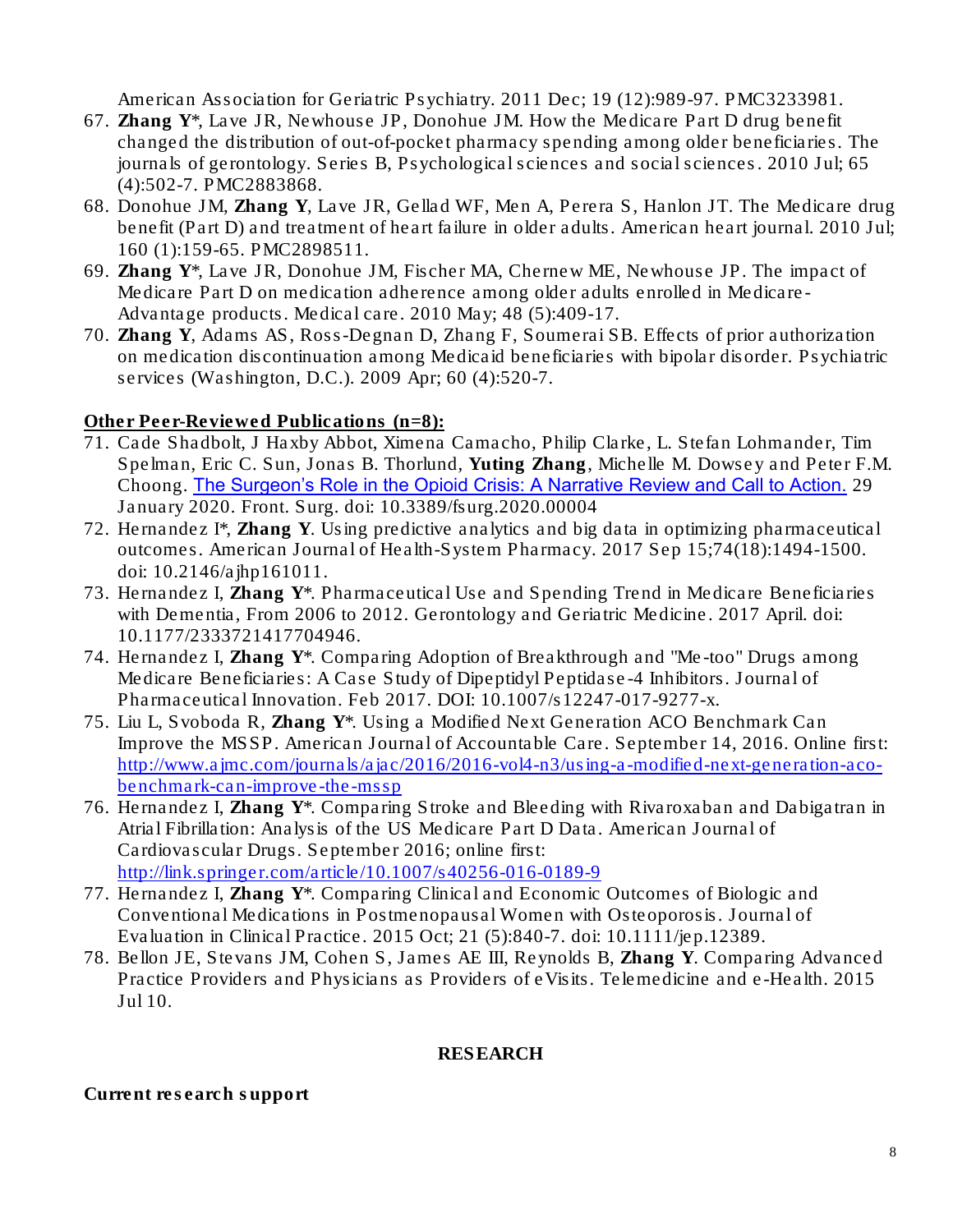- 1. Australian Research Council Australian Future Fellowship award, "Health insurance design: choices, consumer behavior and policy challenges", \$1,099,922; 2020-2024, project ID FT200100630.
- 2. NHMRC MRFF Targeted health system and community organization research 2020, Title: PRedicting the population health economic IMpact of current and new CAncer Treatments (PRIMCAT). \$2,312,795, my role as CIB; lead person from UoM Center for Cancer Research Professor Maarten IJzerman; Application ID: MRF1199701; 7/1/2020-6/30/2023
- 3. Impact of Military Service on Veteran Wellbeing and Ageing, funded by the Australian Department of Veterans' Affairs, \$143,650; my role: lead applicant/PI; 1/4/2020-30/5/2021.
- 4. Re-designing stroke care pathways under a value-based healthcare approach, \$49,900, funded by FBE Research Partnership Fund, partner with the Victorian Department of Health and Human Services, my role: lead and sole applicant, 1/1/2020-12/31/2021
- 5. Competition and quality of care in Australian residential aged care, commissioned by the Royal Commission into Aged Care Quality and Safety, Mar 2020 – Nov 2020, themis id: 301567
- 6. Developing health system performance measures used by Australia, funded by the Australian Institute of Health and Welfare, \$59,200, Jan 2020-May 2020, my role: coinvestigator
- 7. Opioid Overuse in Orthopaedic Surgery, \$25,000, funded by the University of Melbourne Department of surgery, lead applicant: Peter Chong, my role: coinvestigator
- 8. Improving the design of private and public health insurance, \$10,000 funded by FBE ARC NHMRC Strategic Support Fund, 1/1/2021-12/31/2021, lead and sole applicant
- 9. The Effect of the Broader Safety Net on Health, FBE Research grant, 1/1/2020-12/31/2021, \$10,000; Lead applicant: Judith Liu; my role on the grant: coinvestigator/mentor
- 10.The Effects of Public Health Insurance Expansions on Low-Income Seniors, FBE Research grant,  $1/1/2020-12/31/2021$ , \$9,000; Lead applicant: Dajung Jun; my role on the grant: coinvestigator/mentor

| Funding Agency:         | National Institutes of Health                           |
|-------------------------|---------------------------------------------------------|
| Grant Number:           | R01 AG054424-01                                         |
| Title of Grant:         | Impact of Insurance Benefit Design on Patient Outcomes: |
|                         | Evidence from the Medicare Part D Coverage Gap Closure  |
| Principal Investigator: | Cameron Kaplan                                          |
| Zhang Role on Grant:    | Co-investigator                                         |
| Years Inclusive:        | $9/15/2017 - 8/31/2020$                                 |
| Percent Effort:         | 20%                                                     |
| Total Direct Costs:     | \$1,132,474                                             |
| Total Amount Awarded:   | \$1,735,337                                             |
|                         |                                                         |

Funding Agency: Alzheimer's Association Research Grant to Promote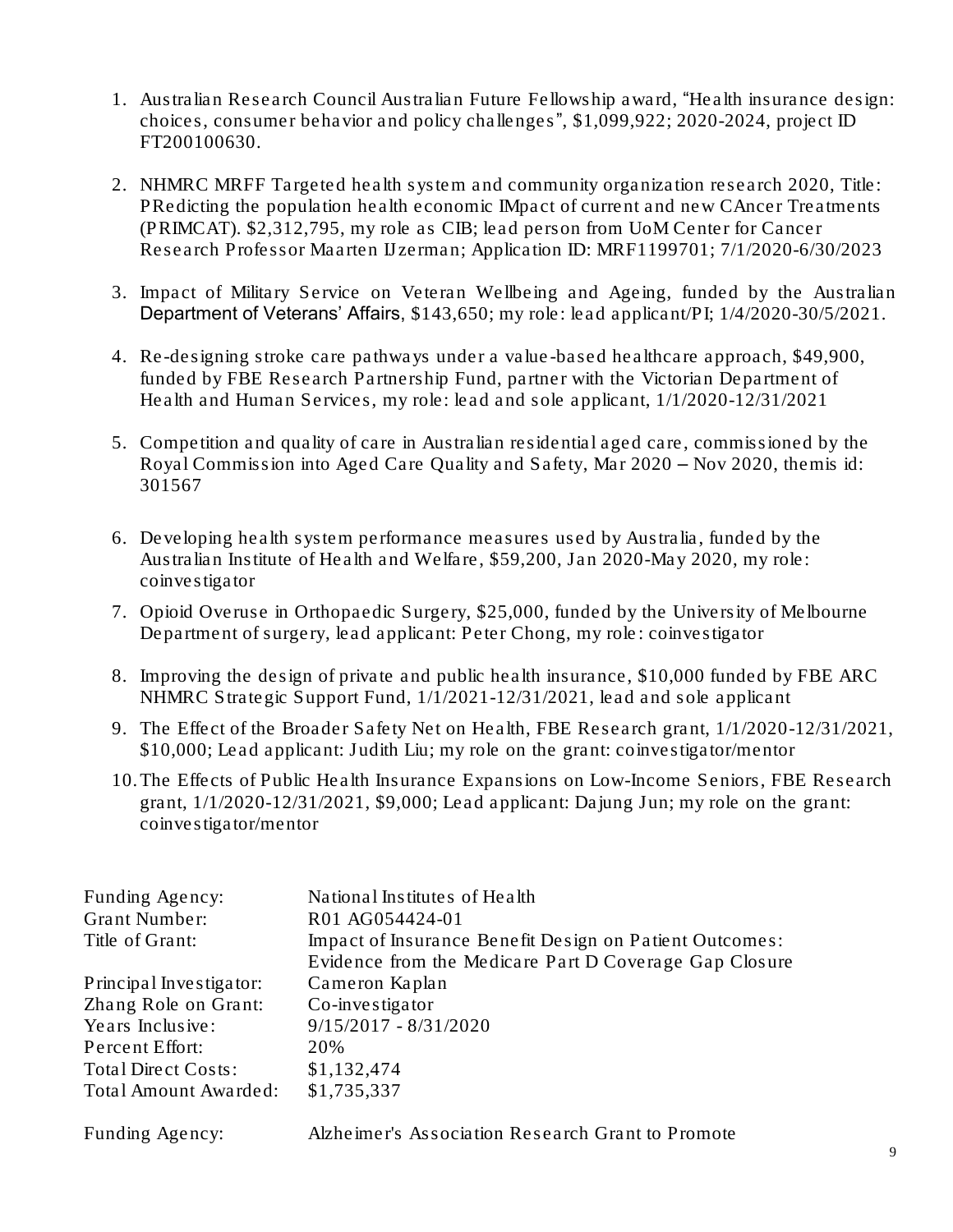|                              | Diversity (AARG-D)                                          |
|------------------------------|-------------------------------------------------------------|
| Grant Number:                | 500234                                                      |
| Title of Grant:              | Claims Data Mining to Predict Side Effects of Anti-dementia |
|                              | Drugs                                                       |
| Principal Investigator:      | Inmaculada Hernandez                                        |
| Zhang Role on Grant:         | $Co$ -investigator/Mentor                                   |
| Years Inclusive:             | $2/1/2017 - 1/31/2020$                                      |
| Percent Effort:              | 2.5%                                                        |
| Total Direct Costs:          | \$132,929                                                   |
| <b>Total Amount Awarded:</b> | \$146,222                                                   |

Other grant and proposals submitted and under review:

- MRFF frontier, Scalable Health Intervention Evaluation (SHINE): health and economic data made comparable for decision-making, \$1.5 million (submitted in March 2020), in phase two if phase 1 funded following up funding \$50 million. Lead person from UoM population health Professor Tony Blakely
- FBE early career internal grant, "Mortality, health behaviour, and economic circumstances", lead person: Ferdi Botha; my role as coinvestigator.
- FBE early career internal grant, "The impact of Veteran age and service pension on ageing and wellbeing", lead person: Judith Liu; my role as coinvestigator.

Consultant/Advisor on International Grants

| Grant Number:           | National Natural Science Foundation of China                                                                                                                      |
|-------------------------|-------------------------------------------------------------------------------------------------------------------------------------------------------------------|
| Title of Grant:         | Assessing geographic and spatial distribution of emergency<br>medicines and modeling pharmaceutical supplies for<br>emergency preparedness in China               |
| Principal Investigator: | Shiwe i Gong                                                                                                                                                      |
| Zhang Role on Grant:    | Partner Investigator                                                                                                                                              |
| Years Inclusive:        | $1/2014 - 12/2017$                                                                                                                                                |
| Percent Effort:         | Donated                                                                                                                                                           |
| Funding Agency:         | Australian Victoria Department of Health                                                                                                                          |
| Title of Grant:         | Relationship between health and socioeconomic status to<br>inform development of loadings and risk-adjustment<br>approaches for current and future funding models |
| Principal Investigator: | Jongsay Young                                                                                                                                                     |
| Zhang Role on Grant:    | <b>Advisor</b>                                                                                                                                                    |
| Years Inclusive:        | $10/2017 - 12/2017$                                                                                                                                               |
| Percent Effort:         | Donated                                                                                                                                                           |
| Funding Agency:         | National Natural Science Foundation of China                                                                                                                      |
| Title of Grant:         | Capacity-building of urban and rural grass-roots health care<br>under the national strategy of Healthy China: theories and<br>mechanisms                          |
| Principal Investigator: | Liang Zhang                                                                                                                                                       |
|                         |                                                                                                                                                                   |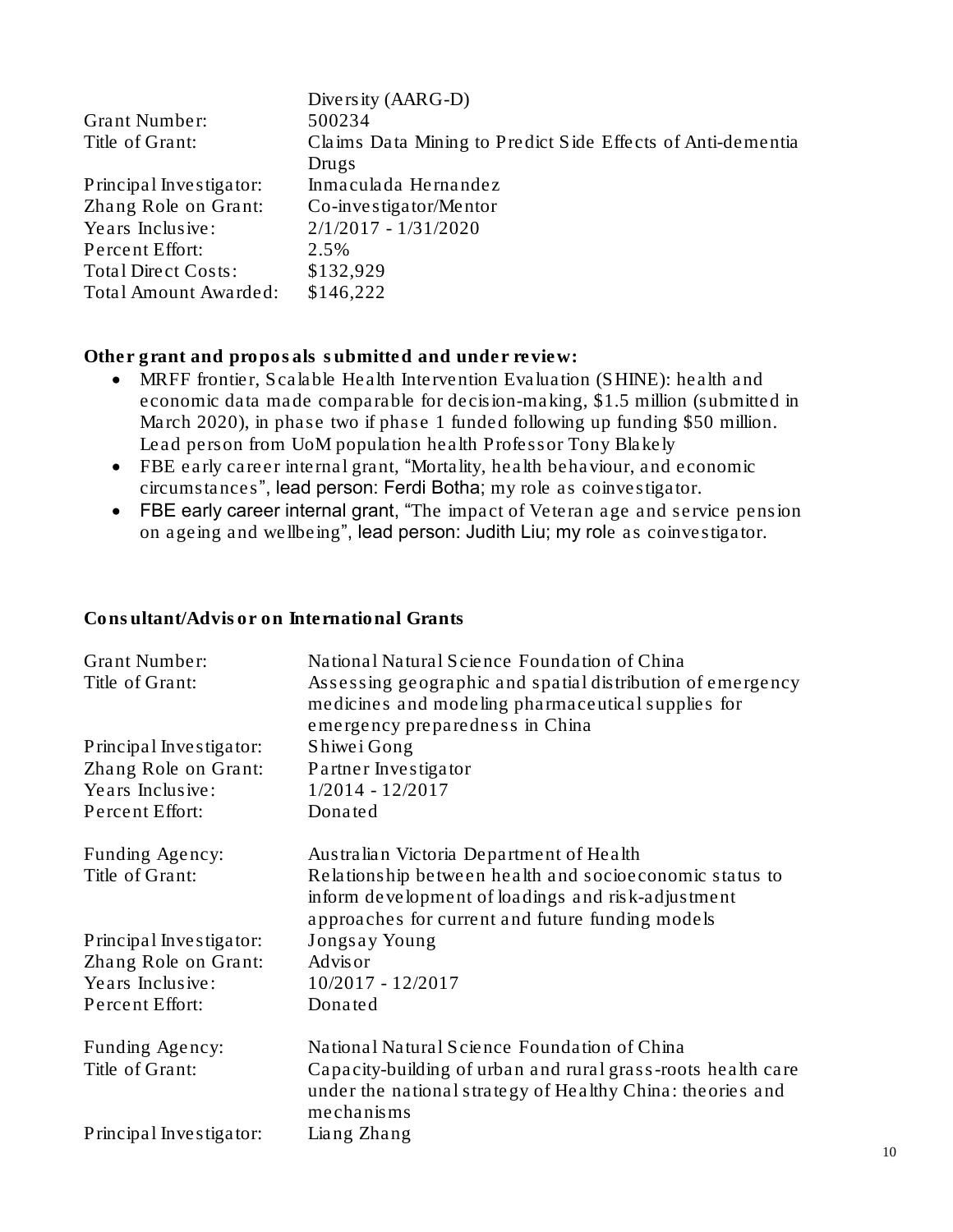| Zhang Role on Grant: | Partner Investigator |
|----------------------|----------------------|
| Years Inclusive:     | $10/2017 - 9/2022$   |
| Percent Effort:      | Donated              |

Past research support

| Funding Agency:            | Commonwealth Fund                                                                                                                                                  |
|----------------------------|--------------------------------------------------------------------------------------------------------------------------------------------------------------------|
| <b>Grant Number:</b>       | 20150380                                                                                                                                                           |
| Title of Grant:            | Evaluating the effects of Pioneer ACOs on Part D spending                                                                                                          |
| Principal Investigator:    | Yuting Zhang                                                                                                                                                       |
| Zhang Role on Grant:       | PI (before $12/1/2016$ ; switch the grant to a colleague<br>because I started the Australian-American Health Policy<br>Fellowship); Co-I during 1/1/2018-4/30/2018 |
| Years Inclusive:           | $5/1/2015 - 4/30/2018$ (with no cost extension)                                                                                                                    |
| Percent Effort:            | 35%                                                                                                                                                                |
| <b>Total Direct Costs:</b> | \$325,219                                                                                                                                                          |
| Total Amount Awarded:      | \$348,971                                                                                                                                                          |
| Funding Agency:            | National Institutes of Health                                                                                                                                      |
| <b>Grant Number:</b>       | R21MH100721                                                                                                                                                        |
| Title of Grant:            | Optimizing Medicare Part D plan choice by beneficiaries with<br>schizophrenia                                                                                      |
| Principal Investigator:    | Yuting Zhang                                                                                                                                                       |
| Zhang Role on Grant:       | PI(sole)                                                                                                                                                           |
| Years Inclusive:           | 12/1/2013 - 11/30/2016                                                                                                                                             |
| Percent Effort:            | 35.0 %                                                                                                                                                             |
| <b>Total Direct Costs:</b> | \$275,000                                                                                                                                                          |
| Total Amount Awarded:      | \$415,167                                                                                                                                                          |
| Funding Agency:            | Commonwealth Fund                                                                                                                                                  |
| <b>Grant Number:</b>       | 20160326                                                                                                                                                           |
| Title of Grant:            | Updating Measures of Geographic Variation in the Quality of<br>Prescribing in Medicare                                                                             |
| Principal Investigator:    | Yuting Zhang                                                                                                                                                       |
| Zhang Role on Grant:       | $PI$ (sole)                                                                                                                                                        |
| Years Inclusive:           | $9/1/2015 - 11/30/2016$                                                                                                                                            |
| Percent Effort:            | 5.0 %                                                                                                                                                              |
| Total Direct Costs:        | \$50,590                                                                                                                                                           |
| Total Amount Awarded:      | \$55,649                                                                                                                                                           |
| Title of Grant:            | Advanced Practice Provider E-Visits - AnyWhereCare                                                                                                                 |
| Zhang Role on Grant:       | Co-Investigator                                                                                                                                                    |
| Years Inclusive:           | $9/1/2013 - 12/31/2015$                                                                                                                                            |
| Percent Effort:            | 5.0 %                                                                                                                                                              |
| Total Direct Costs:        | \$80,000                                                                                                                                                           |
| Total Amount Awarded:      | \$88,000                                                                                                                                                           |
| Funding Agency:            | Commonwealth Foundation                                                                                                                                            |
| <b>Grant Number:</b>       | 20130660                                                                                                                                                           |
|                            |                                                                                                                                                                    |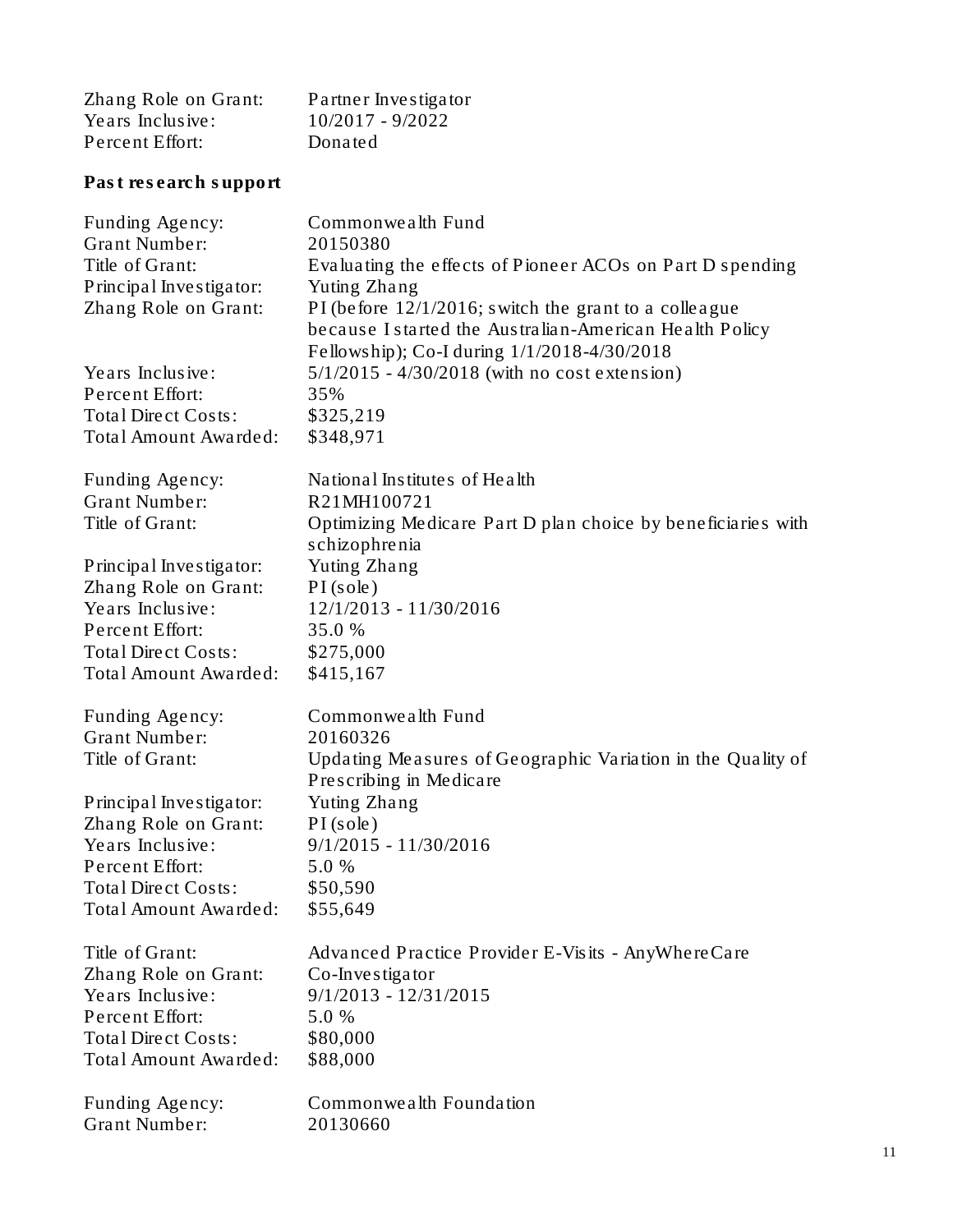| Title of Grant:            | Updating Measures of Geographic Variation in the Quality of<br>Prescribing in Medicare |
|----------------------------|----------------------------------------------------------------------------------------|
| Principal Investigator:    | Yuting Zhang                                                                           |
| Zhang Role on Grant:       | PI(sole)                                                                               |
| Years Inclusive:           | $7/1/2013 - 6/30/2014$                                                                 |
| Percent Effort:            | 10.0 %                                                                                 |
| Total Direct Costs:        | \$45,455                                                                               |
| Total Amount Awarded:      | \$50,000                                                                               |
|                            |                                                                                        |
| <b>Grant Number:</b>       | Commonwealth Foundation                                                                |
| <b>Grant Number:</b>       | 20120516                                                                               |
| Title of Grant:            | Evaluating the Quality of Prescribing in Medicare                                      |
| Principal Investigator:    | Yuting Zhang                                                                           |
| Zhang Role on Grant:       | PI(sole)                                                                               |
| Years Inclusive:           | $5/2012 - 1/2014$                                                                      |
| Percent Effort:            | 9.0 %                                                                                  |
| <b>Total Direct Costs:</b> | \$72,706                                                                               |
| Funding Agency:            | Institute of Medicine                                                                  |
| <b>Grant Number:</b>       | Prime: CMS HHSP22320042509XI                                                           |
| Title of Grant:            | IOM Study of Geographic Variation in Health Care Spending                              |
|                            | and Promotion of High-Value Health Care                                                |
| Principal Investigator:    | Yuting Zhang                                                                           |
| Zhang Role on Grant:       | PI(sole)                                                                               |
| Years Inclusive:           | $2/2011 - 12/2012$                                                                     |
| Percent Effort:            | 20.0 %                                                                                 |
| <b>Total Direct Costs:</b> | \$138,000                                                                              |
|                            |                                                                                        |
| Funding Agency:            | Agency for Healthcare Research and Quality                                             |
| <b>Grant Number:</b>       | R01HS018657                                                                            |
| Title of Grant:            | Racial and Ethnic Differences in Response to the Medicare                              |
|                            | Coverage Gap among Patients with Cardiac Diseases                                      |
| Principal Investigator:    | Yuting Zhang                                                                           |
| Zhang Role on Grant:       | $PI$ (sole)                                                                            |
| Years Inclusive:           | $4/2010 - 4/2014$                                                                      |
| Percent Effort:            | 50.0 %                                                                                 |
| <b>Total Direct Costs:</b> | \$505,842                                                                              |
| Total Amount Awarded:      | \$743,825                                                                              |
|                            |                                                                                        |
| Funding Agency:            | National Institutes of Health                                                          |
| <b>Grant Number:</b>       | Challenge Grant 1RC1MH088510                                                           |
| Title of Grant:            | Comparing Methods to Pay for Psychotropic Medications for<br>Medicare Beneficiaries    |
| Principal Investigator:    | Yuting Zhang                                                                           |
| Zhang Role on Grant:       | $PI$ (sole)                                                                            |
| Years Inclusive:           | $9/1/2009 - 8/31/2012$                                                                 |
| Percent Effort:            | 50.0 %                                                                                 |
| Total Direct Costs:        | \$615,379                                                                              |
| Total Amount Awarded:      | \$911,922                                                                              |
|                            |                                                                                        |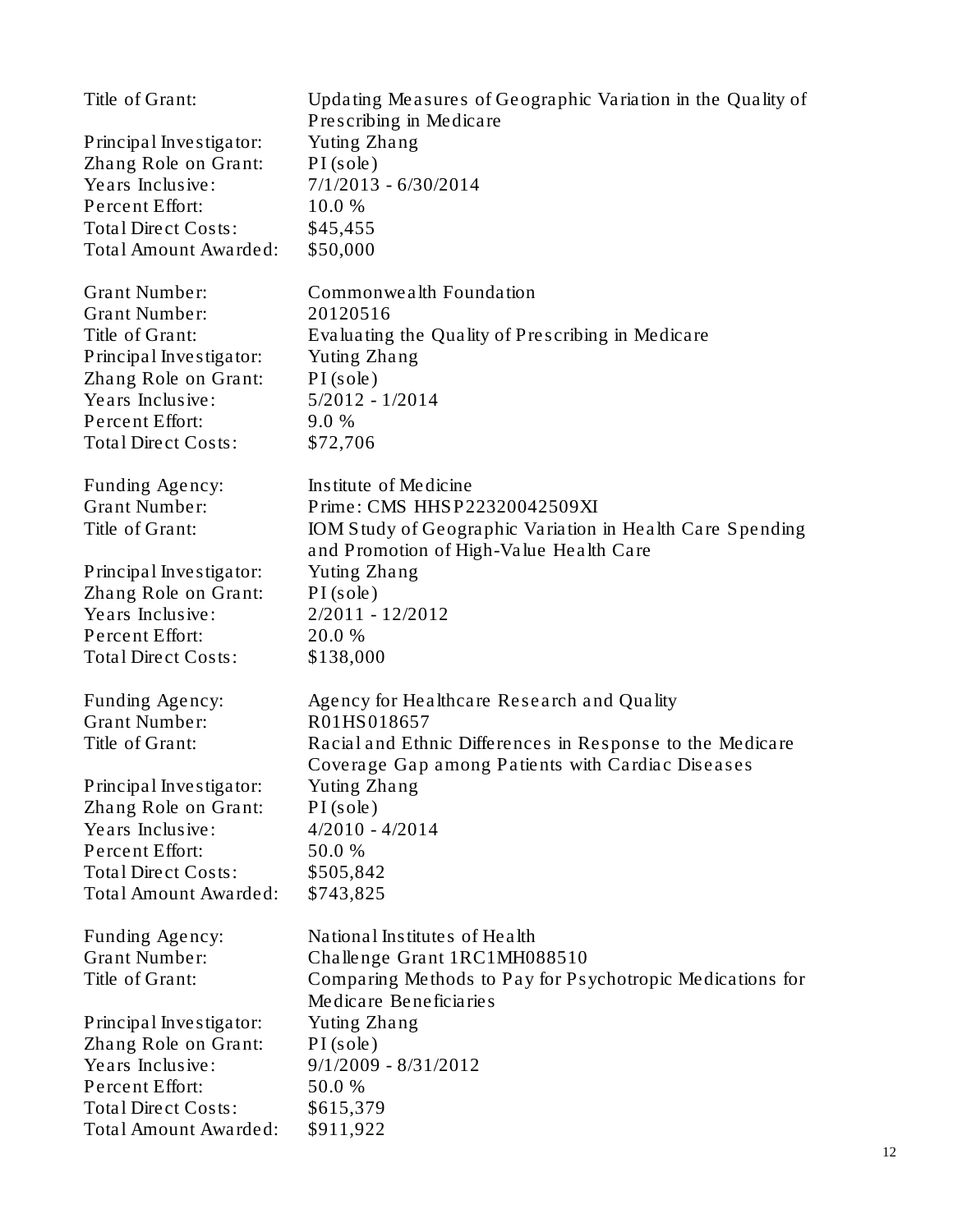| Funding Agency:                          | University of Pittsburgh                                                                                                                                             |
|------------------------------------------|----------------------------------------------------------------------------------------------------------------------------------------------------------------------|
| <b>Grant Number:</b>                     | GSPH Modeling                                                                                                                                                        |
| Title of Grant:                          | Fill the Gap: Modeling Total Medicare Spending among the<br>Elderly                                                                                                  |
| Principal Investigator:                  | Yuting Zhang                                                                                                                                                         |
| Zhang Role on Grant:                     | $PI$ (sole)                                                                                                                                                          |
| Years Inclusive:                         | $2009 - 2010$                                                                                                                                                        |
| Percent Effort:                          | 5.0 %                                                                                                                                                                |
| <b>Total Direct Costs:</b>               | \$20,000                                                                                                                                                             |
| Funding Agency:                          | Robert Wood Johnson Foundation                                                                                                                                       |
| <b>Grant Number:</b>                     | <b>HCFO</b>                                                                                                                                                          |
| Title of Grant:                          | Effects of Prior Authorization of New Medications among<br>Medicaid Beneficiaries with Bipolar Disorder                                                              |
| Principal Investigator:                  | Yuting Zhang                                                                                                                                                         |
| Zhang Role on Grant:                     | Principal Investigator of sub-contract                                                                                                                               |
| Years Inclusive:                         | $2009 - 2009$                                                                                                                                                        |
| Total Direct Costs:                      | \$231,641                                                                                                                                                            |
| Funding Agency:                          | Clinical Translational Science Institute (CTSI) and RAND -<br>University of Pittsburgh Health Institute (RUPHI) Translating<br>Research into Practice Pilot Program  |
| <b>Grant Number:</b>                     | <b>CTSI/RAND</b>                                                                                                                                                     |
| Title of Grant:                          | Variation in the Use of \$4 Generic Drugs Among Medicare<br><b>Beneficiaries</b>                                                                                     |
| Principal Investigator:                  | Yuting Zhang                                                                                                                                                         |
| Zhang Role on Grant:                     | $PI$ (sole)                                                                                                                                                          |
| Years Inclusive:                         | $2009 - 2010$                                                                                                                                                        |
| <b>Total Direct Costs:</b>               | \$30,000                                                                                                                                                             |
| Funding Agency:                          | RAND - University of Pittsburgh Health Institute (RUPHI), the<br>Center for Minority Health, and the Section on Healthcare<br>Disparities and International Medicine |
| <b>Grant Number:</b>                     | <b>RUPHI</b>                                                                                                                                                         |
| Title of Grant:                          | Racial and Ethnic Disparities in Responses to the Medicare<br>Part D Coverage Gap among Patients with Cardiac                                                        |
|                                          | Diseases                                                                                                                                                             |
| Principal Investigator:                  | Yuting Zhang                                                                                                                                                         |
| Zhang Role on Grant:<br>Years Inclusive: | $PI$ (sole)<br>$2009 - 2010$                                                                                                                                         |
|                                          |                                                                                                                                                                      |
| <b>Total Direct Costs:</b>               | \$30,000                                                                                                                                                             |
| Funding Agency:                          | University of Pitts burgh                                                                                                                                            |
| <b>Grant Number:</b>                     | Office of the Provost                                                                                                                                                |
| Title of Grant:                          | Behavioral Responses in Medicare's Doughnut Hole Among                                                                                                               |
|                                          | Complex Patients                                                                                                                                                     |
| Principal Investigator:                  | Yuting Zhang                                                                                                                                                         |
| Zhang Role on Grant:                     | PI(sole)                                                                                                                                                             |
|                                          |                                                                                                                                                                      |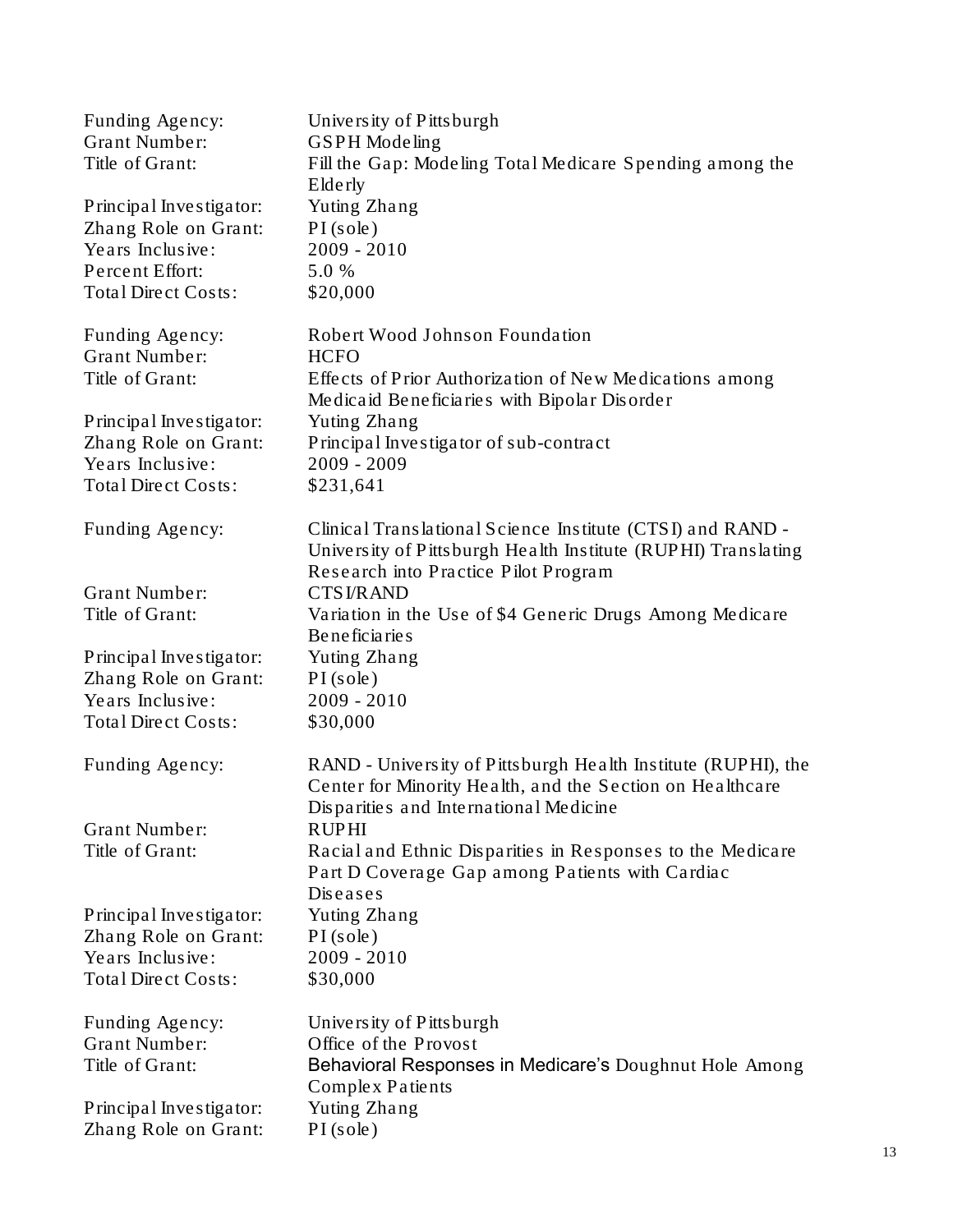| $2009 - 2011$                                             |
|-----------------------------------------------------------|
| \$15,391                                                  |
| Highmark Inc.                                             |
|                                                           |
| Highmark2008                                              |
| Evaluate Economic and Clinical Effects of High-Deductible |
| Health Plan                                               |
| PI (multiple)                                             |
| $2008 - 2009$                                             |
| \$28,000                                                  |
|                                                           |

### ENGAGEMENT

#### Reports

- 1. Yuting Zhang and Judith Liu, Impact of Military Service on Veteran Wellbeing and Ageing analyses plan, commissioned by the Australian Department of Veterans' Affairs, June 22, 2020
- 2. Anthony Scott, Yuting Zhang, and Judith Liu, "Future Development of the Australian National Health Performance Indicators", commissioned by the Australian Institute of Health and Welfare, May 1, 2020

Other engagement activities

- Using health care during the pandemic: should I stay or should I go? Research Insight, September 3, 2020, Yuting Zhang, Judith Liu, Anthony Scott. [https://melbourneinstitute.unimelb.edu.au/\\_\\_data/assets/pdf\\_file/0007/3478633/ri2020n23.pdf](https://melbourneinstitute.unimelb.edu.au/__data/assets/pdf_file/0007/3478633/ri2020n23.pdf)
- Who is avoiding necessary health care during the COVID-19 pandemic? Research Insight, June 11, 2020, Yuting Zhang, Judith Liu, Anthony Scott, [https://melbourneinstitute.unimelb.edu.au/\\_\\_data/assets/pdf\\_file/0019/3401821/ri2020n13.pdf](https://melbourneinstitute.unimelb.edu.au/__data/assets/pdf_file/0019/3401821/ri2020n13.pdf)
	- Media mention, AFR, June 11, 2020, Easing of virus lockdown lifts public mood, [https://www.afr.com/politics/federal/easing-of-virus-lockdown-lifts-public-mood-](https://www.afr.com/politics/federal/easing-of-virus-lockdown-lifts-public-mood-20200610-p5516u)[20200610-p5516u](https://www.afr.com/politics/federal/easing-of-virus-lockdown-lifts-public-mood-20200610-p5516u)
- Media interview, SBS mandarin program, Are Australia's medical systems and emergency response mechanisms efficient in fighting outbreaks? [https://www.sbs.com.au/language/mandarin/zh-hans/audio/the-epidemic-tests-the-medical](https://www.sbs.com.au/language/mandarin/zh-hans/audio/the-epidemic-tests-the-medical-systems-of-many-countries-has-australia-passed-the-test)[systems-of-many-countries-has-australia-passed-the-test,](https://www.sbs.com.au/language/mandarin/zh-hans/audio/the-epidemic-tests-the-medical-systems-of-many-countries-has-australia-passed-the-test) June 3, 2020
- How can technology help prevent a second wave of COVID-19? Research Insight, May 29 2020, Yuting Zhang, https://melbourneinstitute.unimelb.edu.au/\_data/assets/pdf\_file/0006/3388506/ri2020n11.pdf
- Developing health system performance measures used by Australia, commissioned by the Australian Institute of Health and Welfare, Feb 2020-May 2020
- March 12 2020, Victorian Department of Health and Human Services roundtable on payment model reforms
- Mar 2020, consulting advice to the Royal Commission into Victoria's Mental Health System submission about ideas and approach to use their linked data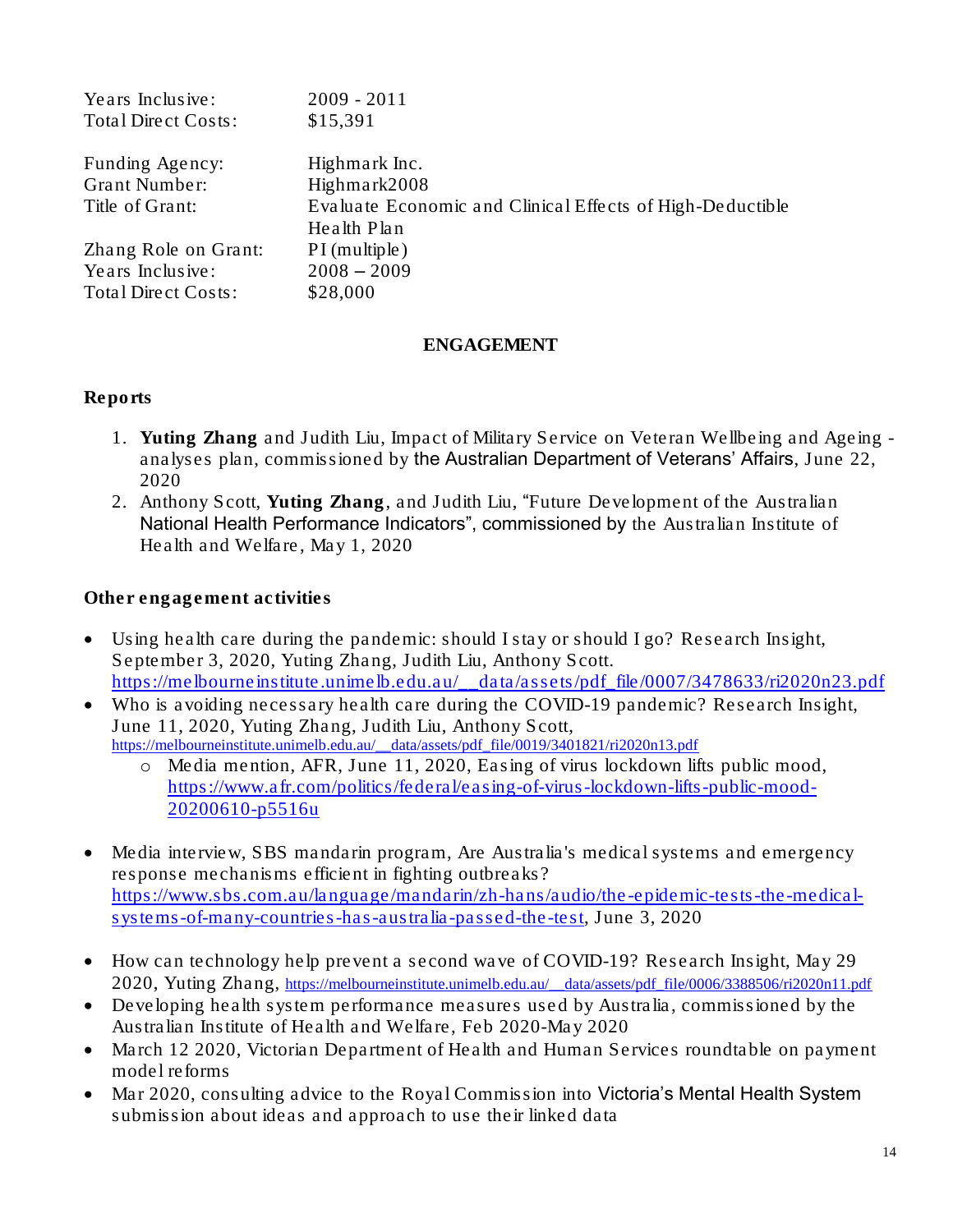- Feb 2020, Department of Veterans' Affairs, proposal submission on evaluating the impact of military services on ageing, health and wellbeing of veterans and their families
- 2019-2021 partner project with the Victorian Department of Health and Human Services on redesigning stroke care in Victoria
- Dec 2019 Mar 2020, two proposal submissions to the Royal Commission into Aged Care Quality and Safety
- Nov 25 2019, Department of Veterans' Affairs (DVA) and Department of Defence, inaugural guest speaker for their special strategy seminar to the top executives at the DVA and Department of Defence
- Nov 2019, Department of Health's Health Economics Service Panel submission, selected
- Mar Sept 2019, the Australian Institute of Health and Welfare (2 visits in Canberra with multiple teams: data linkage, PBS, hospital expenditures)
- Mar and June 2019, the Department of Health (2 visits in Canberra, Head of Health Economics group)
- June July 5 2019, The Royal Commission into Victoria's Mental Health System submission
- Nov 2018, the Beyond Blue services evaluation panel submission, selected

## OTHER SCHOLARLY ACTIVITIES

### Editorial Board(s)

| $1/2018$ -Present | Appointed statistical/methods reviewer, JAMA Network Open         |
|-------------------|-------------------------------------------------------------------|
| $2017$ – Present  | Editorial Board, Journal of Hospital Management and Health Policy |
| $2015 - 2017$     | Academic Editor, PLOS ONE                                         |
| $2011$ – Present  | Editorial board/Associate Editor, Journal of Mental Health Policy |
|                   | and Economics                                                     |

### Manuscript Reviewer

| $2018$ -Present    | Reviewer, JAMA Network Open                         |
|--------------------|-----------------------------------------------------|
| $2015$ - Present   | Reviewer, Economics Letter                          |
| $4/2014$ - Present | Reviewer, New England Journal of Medicine           |
| $2014$ - Present   | Reviewer, Journal of Health Economics               |
| $2011$ - Present   | Reviewer, Medical Care                              |
| $2010 - 2010$      | Reviewer, Statistics in Medicine                    |
| $2010 - 2010$      | Reviewer, Journal of Policy Analysis and Management |
| $2009$ - Present   | Reviewer, Health Services Research                  |
| $2009 - 2010$      | American Journal of Pharmacy Benefits               |
| $2009$ - Present   | Reviewer, JAMA                                      |
| $2008$ - Present   | Reviewer, American Journal of Managed Care          |
| $2007$ - Present   | Reviewer, Health Affairs                            |
| 2007               | Journal of Aging and Health                         |
| $2007 - 2009$      | Reviewer, Health Policy                             |
|                    |                                                     |

### Grant Reviewer

| $4/2019$ -Present | Member, Australian National Health and Medical Research Council |
|-------------------|-----------------------------------------------------------------|
|-------------------|-----------------------------------------------------------------|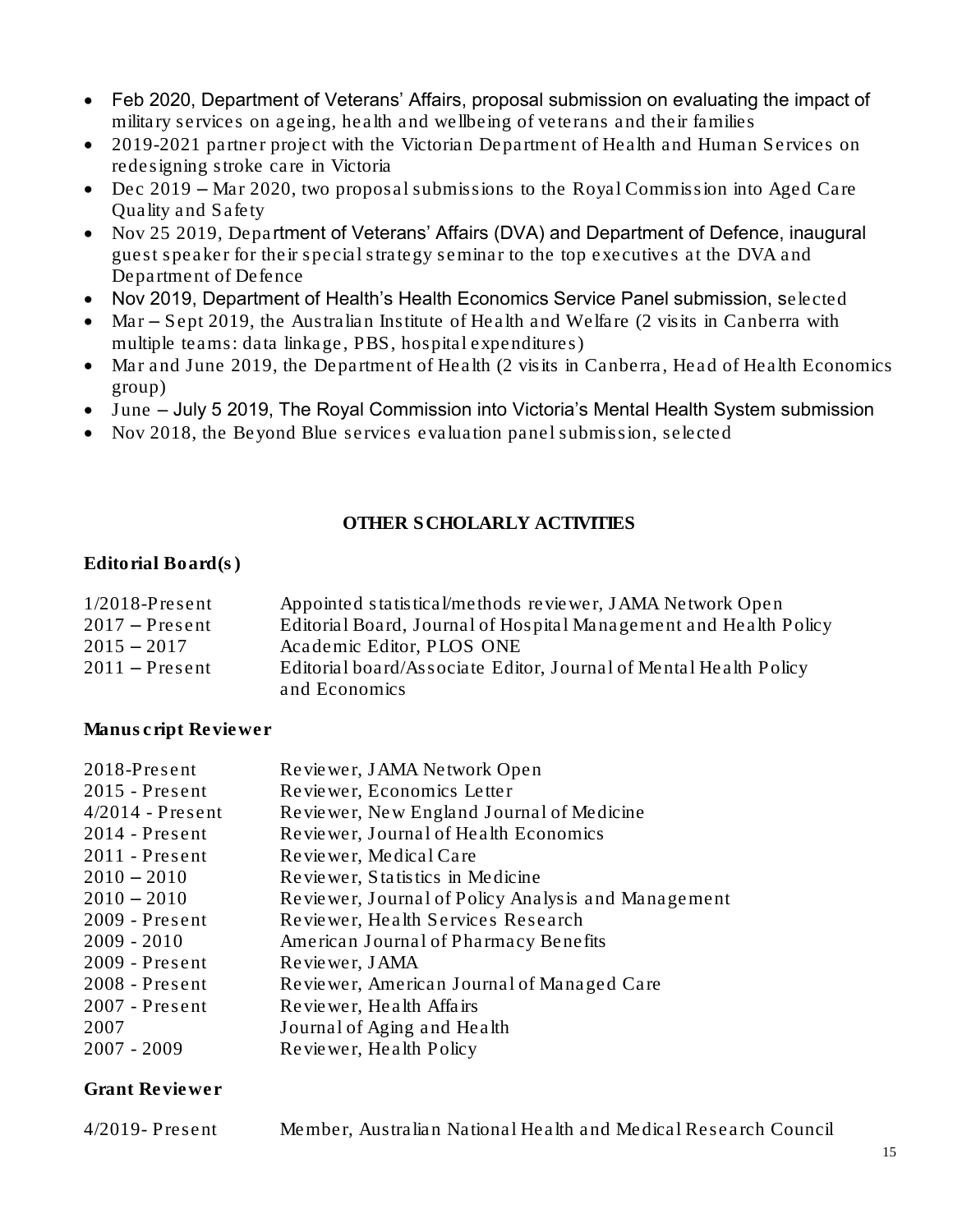| Synergy Grants review panel                                          |
|----------------------------------------------------------------------|
| Scientific Reviewer, Patient-Centered Outcomes Research Institute    |
| (PCORI)                                                              |
| Reviewer, National Institute of Health, Health Services Organization |
| and Delivery (HSOD)                                                  |
| Reviewer, National Institute of Health Social Science Population     |
| Studies (SSPS) Review Panel                                          |
| Grant Reviewer, WPIC Research Committee - review grants to be        |
| submitted to NIH                                                     |
|                                                                      |

Conference Planning & Review

| 9/2020-7/2021       | Programme chair for the field Evaluation of policy,              |
|---------------------|------------------------------------------------------------------|
|                     | programs and health system performance at iHEA Congress in       |
|                     | 2021                                                             |
| $12/2012 - 12/2012$ | Reviewer, the 9th World Congress meeting of the International    |
|                     | Health Economics Association (iHEA), Sydney, Australia           |
| $12/2011 - 12/2011$ | Reviewer, the 4th Biennial Conference of the American Society of |
|                     | Health Economists (ASHEcon), Minnesota, USA                      |
| $12/2010 - 12/2010$ | Reviewer, the 8th World Congress meeting of the International    |
|                     | Health Economics Association (iHEA), Toronto, Canada             |
| 12/2009 - 12/2009   | Reviewer, 7th World Congress meeting of the International Health |
|                     | Economics Association                                            |

### INVITED PRESENTATIONS

- 1. Taking the Pulse of the Nation: The Effect of COVID-19 on the Economics and Health of Australians. The Melbourne Institute's Virtual Colloquium; September 8, 2020; Melbourne, Australia
- 2. Serving as a mentor at the AHES Speed Mentoring Workshop, July 30 2020
- 3. Cost-sharing and mental health, School of Population and Global Health, Department of Economics, University of Western Australia, May 12, 2020, Perth, Australia
- 4. Department of Economics, University of Western Australia, May 15, 2020, Perth, Australia
- 5. Australia private health insurance, Department of Economics, Deakin University, June 5, 2020, Melbourne, Australia
- 6. 11thAustralasian Workshop on Econometrics and Health Economics, April 20, 2020, Sydney, Australia
- 7. Evidence-based health policy: leveraging large linkage data. Department of Economics, University of Melbourne. Feb 25, 2020, Melbourne, Australia
- 8. Data-driven Policy Making: Using DVA Data to Improve Veterans' Wellbeing, Department of Veterans' Affairs, Nov 25, 2019, Canberra, Australia
- 9. Keynote speaker, 12th Research Symposium for Chinese PhD Students and Scholars in Australia organized by the Chinese Association of Professionals and Scholars, Evidence-based Health Policy Making: Leveraging Large Healthcare Linkage Data. Nov 30, 2019, Melbourne, Australia
- 10. National University of Singapore, Department of Economics, How do patients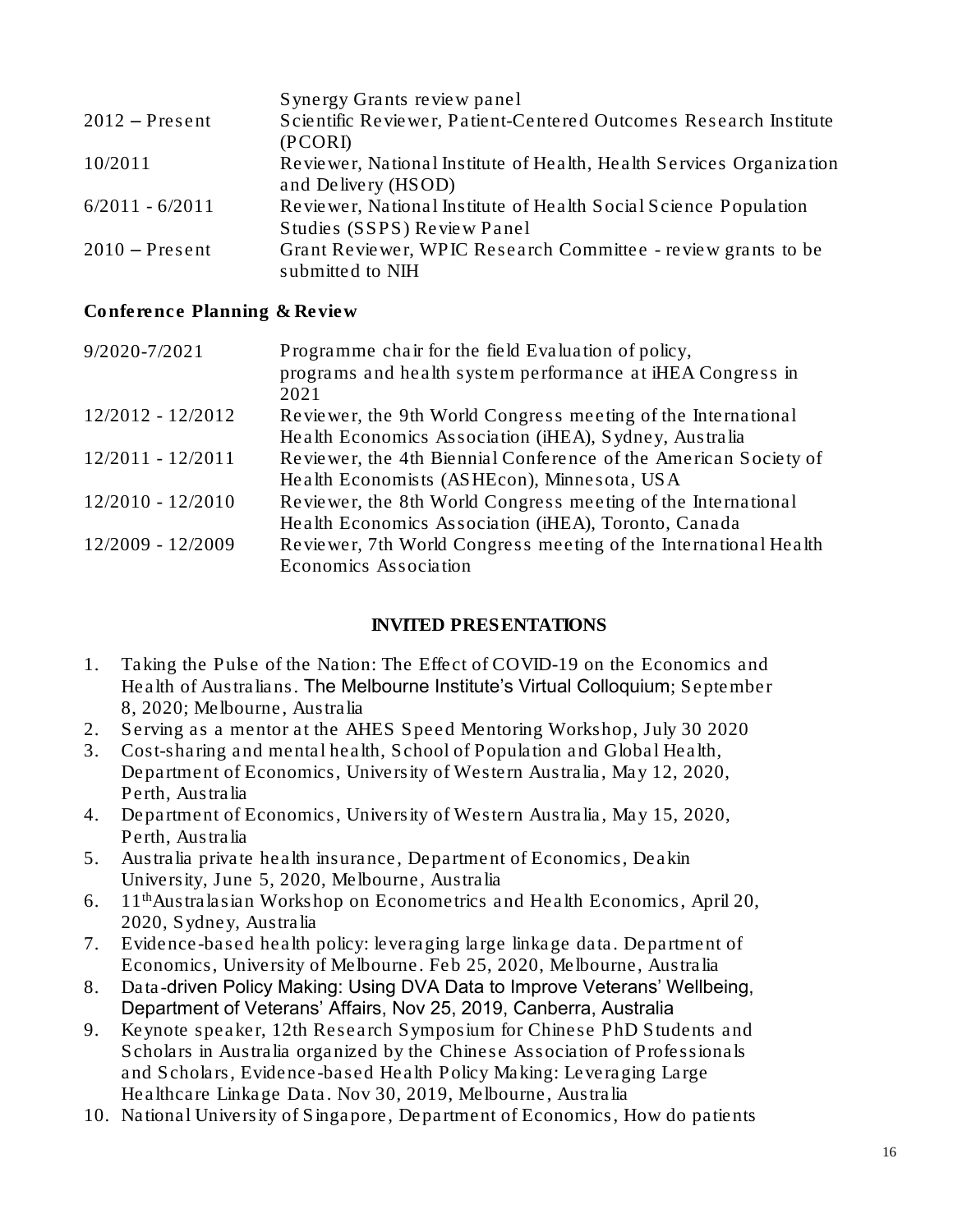with mental disorders respond to complex health insurance cost-sharing design. Oct 17, 2019, Singapore

- 11. Keynote speaker, International conference on healthcare system reform One Road One Belt. Improving pharmaceutical policy and practice, September 27, 2019; Xi'an, China
- 12. Patient-Centred, value-based healthcare. May 9, 2019, Melbourne, Australia
- 13. Department of Economics, University of Melbourne. Evidence-based health policy: leveraging large linkage data. April 5, 2019, Melbourne, Australia
- 14. Australian Mental health workshop. Anticipatory behavior in response to patient out-of-pocket spending. Feb 12, 2019; Werribee, VIC, Australia
- 15. Evidence-based health policy making: leveraging large healthcare linkage data. 2018 CPMD Workshop on Banking, Health and Education by University of Technology Sydney. Nov 23, 2018, Sydney, Australia
- 16. Zhang Yuting. Estimating causal effects of health policies using longitudinal insurance data. July 5, 2018; Graduate School of Public Health, Fudan University, Shanghai, China
- 17. Zhang Yuting. Factors Affecting Australian General Practitioners' Decisions to Adopt New Prescription Drugs. Australian Commonwealth Department of Health; September 2017; Canberra, Australia
- 18. Zhang Yuting. Estimating causal effects of health policies using large datasets. May 11, 2017; Melbourne Institute of Applied Economics and Social Studies, Faculty of Business and Economics, University of Melbourne, Melbourne, Australia
- 19. Zhang Yuting. Estimating causal effects of health policies. April 27, 2017; School of Population and Global Health, University of Melbourne, Melbourne, Australia
- 20. Zhang Yuting. Improving pharmaceutical policy, prescribing and use. March 29 2017; Monash Business School, Monash University, Melbourne, Australia.
- 21. Zhang Yuting. Improving pharmaceutical policy, prescribing and use. March 16 2017; University Technology Sydney, Sydney, Australia
- 22. Zhang Yuting. Updates on Healthcare Reforms and Implications for Hospitals. 2015 Jul 8-9; XiangYa 3rd Hospital, Changsha, Hunan.
- 23. Zhang Yuting. Improving Pharmaceutical Policy, Prescribing, and Use. 2015 Jun 18; School of Pharmacy, Huazhong University of Science and Technology in China.
- 24. Zhang Yuting. How to model healthcare data. 2015 Jun; Tongji Medical College of Huazhong University of Science and Technology in China.
- 25. Zhang Yuting. Updates on US healthcare reforms and China's new healthcare reform. 2015 Jul 16; Tongji Medical College of Huazhong University of Science and Technology in China.
- 26. Zhang Yuting. Causal inference in healthcare empirical research. 2015 Jun; Tongji Medical College of Huazhong University of Science and Technology in China.
- 27. Zhang Yuting. Using Statistical Models to Optimize Medication Use. Presented at: Department of Biostatistics; 2013 Oct 24; University of Pittsburgh.
- 28. Zhang Yuting. Optimizing Medication Use. Presented at: St Vincent's Clinical School, The University of New South Wales; 2013 Jul 9; Sydney, Australia.
- 29. Zhang Yuting. US Healthcare Reforms and Insights for China Healthcare Reform. Presented at: Wuhan University; 2013 Jun 26; Wuhan, China.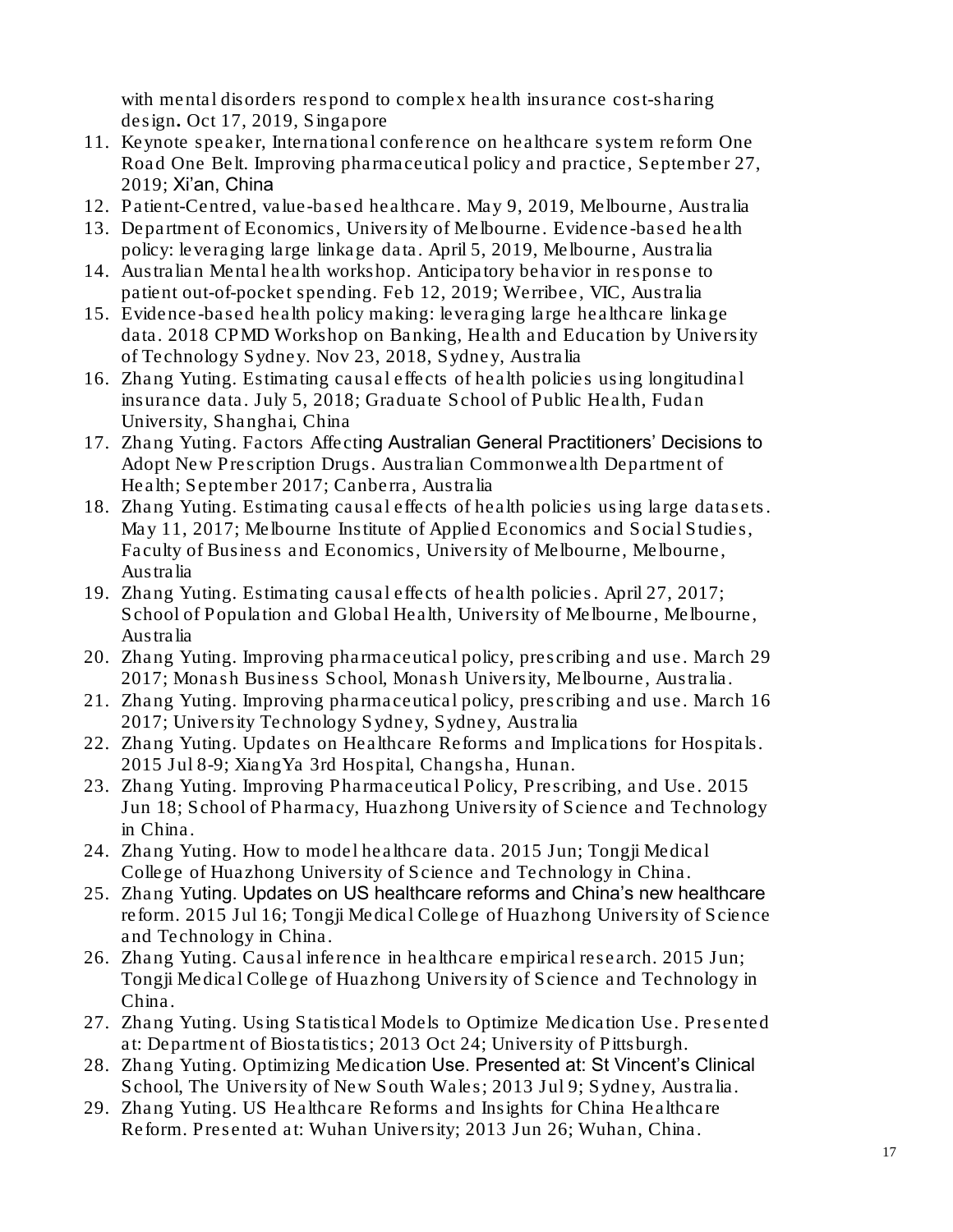- 30. Zhang Y. US Healthcare Reforms and Collaborative Opportunities in China. 2013 Jun 21; Tongji Medical College of Huazhong University of Science and Technology in China.
- 31. Zhang Yuting. Economic Evaluations of Health Policy. Presented at: Tongji Medical College of Huazhong University of Science and Technology in China; 2013 Jun 20-27; Wuhan, China.
- 32. Zhang Y. How to publish in top-tiered medicine journals. 2013 Jun 13; Peking University.
- 33. Zhang Yuting. Economic Evaluation of Medicare Part D. Presented at: Peking University: 2013 Jun 13; Beijing, China.
- 34. Zhang Y. Geographic variation in US Medicare Spending. 2013 May 30; Peking University.
- 35. Zhang Yuting. Comparing local and regional variation. Presented at: Institute of Medicine; 2012 Jun; Washington DC.
- 36. Zhang Yuting. Geographic variation in pharmacy spending. Presented at: Institute of Medicine closed session committee meeting; 2012 Mar 23-25; San Francisco.
- 37. Zhang Yuting. Racial disparity in medication use. Presented at: Duquesne University School of Pharmacy research seminar; 2011 Dec; Pittsburgh.
- 38. Zhang Yuting. Pharmacy benefit design. Presented at: Center for Research on Health Care, University of Pittsburgh; 2011 Nov; Pittsburgh.
- 39. Zhang Yuting. Introduction to Global Health "Health, Education, Economics". Presented at: Introduction to Global Health; 2011 Sep; Pittsburgh.
- 40. Zhang Yuting. Pharmaceutical policy & economics. Presented at: University of Georgia Pharmacy Ground Rounds; 2011 Sep; Athens, GA.
- 41. Zhang Yuting. Pharmaceutical policy & economics. Presented at: Tongji Medical College of Huazhong University of Science and Technology in China; 2011 Aug; Wuhan, China.
- 42. Zhang Yuting. Geographic variation in health care prescribing and promotion of high-value care. Presented at: Institute of Medicine closed session committee meeting; 2010 Nov-Jun; Washington DC.
- 43. Medicare Part D and Future Research. Presented at: Invited presentation to the GSPH Board of Visitors representing the best of the scholarship and research conducted at GSPH; 2009 Oct; University of Pittsburgh.
- 44. Impact of Medicare Part D on pharmacy and medical spending Effects of Coverage gap. Presented at: Invited special seminar to senior advisors at the Centers for Medicare & Medicaid Services; 2008 Jun; Washington DC.

# OTHER SELETED PODIUM PRESENTATIONS

- 45. Judith Liu, Yuting Zhang, Cameron Kaplan, How do Medicare beneficiaries respond to complex cost-sharing strategies. June 9 2020 ASHEcon Conference in St. Louis, MO, USA
- 46. Dajung Jun, Yuting Zhang, [The Effect of the Medicaid Expansion on Medicare](https://ashecon.confex.com/ashecon/2020/speakercenter.cgi?username=6517&password=970496)  [Beneficiaries,](https://ashecon.confex.com/ashecon/2020/speakercenter.cgi?username=6517&password=970496) June 9 2020 ASHEcon Conference in St. Louis, MO, USA
- 47. Wendy He, Yuting Zhang, Inma Hernandez. Mining Longitudinal Real-World Data to Identify Risk Factors for Cardiovascular Events Related to Anti-Dementia Medications. The Joint Statistical Meetings. Denver, Colorado, USA.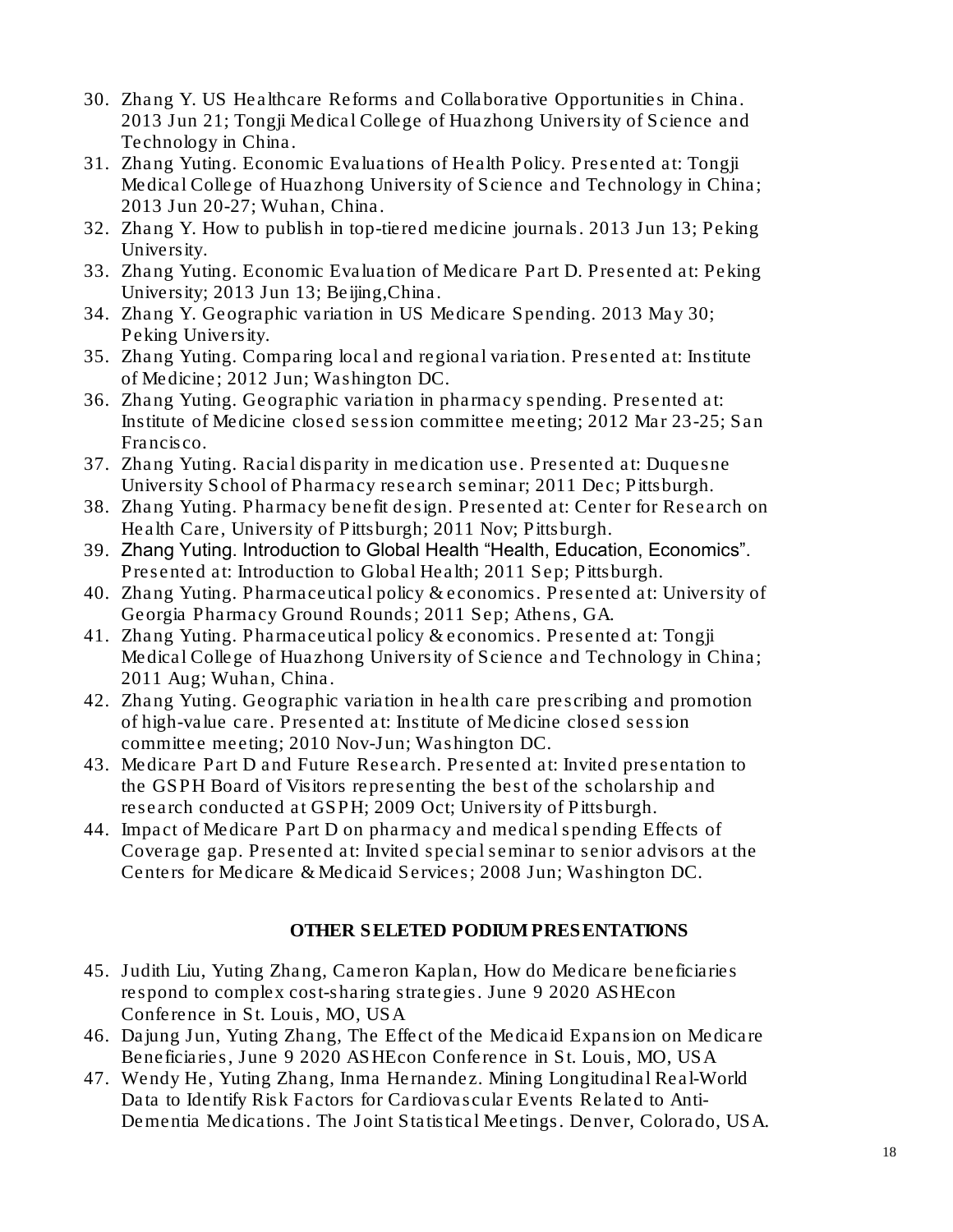July 30, 2019 (poster)

- 48. Zhiyuan Hou, Fei Yan, Hong Gao, Wei Wang, Donglan Zhang, Yuting Zhang. The Effect of Off-Site Health Insurance on Actual Use of and Forgone Medical Care: Evidence from a National Survey in China. International Health Economics Association meeting. Basel Switzerland. July 16, 2019.
- 49. Siying Liu, Yuting Zhang. Physician Counseling and Obesity: Regression Discontinuity Evidence from The Medicare Intensive Behavioral Therapy Program. American Public health association meeting. San Diego USA, Nov 14, 2018
- 50. Hernandez I, He M, Zhang Y. Dose-Response Association between Concurrent Opioid and Benzodiazepine Use and Risk of Opioid-Related Overdose. Poster Presentation at International Society for pharmacoeconomics and Outcomes Research.  $23<sup>rd</sup>$  Annual International Meeting 2018. Baltimore, MD, USA. May 23, 2018
- 51. Hernandez I, He M, Zhang Y. Exposure-Response Association between Concurrent Opioid and Benzodiazepine Use and Risk of Opioid-Related Overdose. Poster Presentation at Academy Health 2018 Annual Research Meeting. Seattle, WA, USA. June 24, 2018.
- 52. Zhang Yuting, Susan J. Méndez, Anthony Scott. Factors Affecting General Practitioners' Decisions to Adopt New Prescription Drugs. Australian Health Economics Society; September 21 2017; Sydney, Australia
- 53. Zhang Yuting, Susan J. Méndez, Anthony Scott. Factors Affecting General Practitioners' Decisions to Adopt New Prescription Drugs. Health Services Research Association of Australia and New Zealand; November 1 2017; Gold Coast, Australia
- 54. Driessen Julia, Zhang Yuting. Effects of Medicare Shared Savings Program on Pharmaceutical Use. International Health Economics Association world congress; July 2017; Boston, USA.
- 55. Cole Evan, Leighton Cassandra, Zhang Yuting. Distribution of Primary and Specialty Care Visits in Medicare Shared Savings Accountable Care Organizations. AcademyHealth; June 2017; USA
- 56. Zhang Yuting, Kaplan C, Baik SH, Chang CC, Lave J. Medication Adherence and Readmission in Medicare Myocardial Infarction. Presented at: International Health Economics Association world congress; 2013 Jul 7-10; Sydney, Australia.
- 57. Zhang Yuting, Zhou C, Baik SH. Opt In or Opt Out Medicare Part D LIS Beneficiaries' Reaction Toward Random Assignment. Presented at: AcademyHealth; 2013 Jun 25; Baltimore, MD.
- 58. Kaplan C, Zhang Y. Anticipatory Effects of Nonlinear Design Features of the Medicare Prescription Drug Benefit. Presented at: AcademyHealth; 2013 Jun 25; Baltimore, MD.
- 59. Zhang Yuting. Behavioral Responses to Nonlinear Insurance Prices, Chair and Organizer. Presented at: American Economic Association and Allied Social Science Associations (AEA/ASSA) annual meetings; 2013 Jan; San Diego, USA.
- 60. Zhang Yuting. Plan Choice and Switching Costs in Health Insurance Market. Presented at: Chair and Organizer, American Economic Association and Allied Social Science Associations (AEA/ASSA) annual meetings; 2013 Jan; San Diego, USA.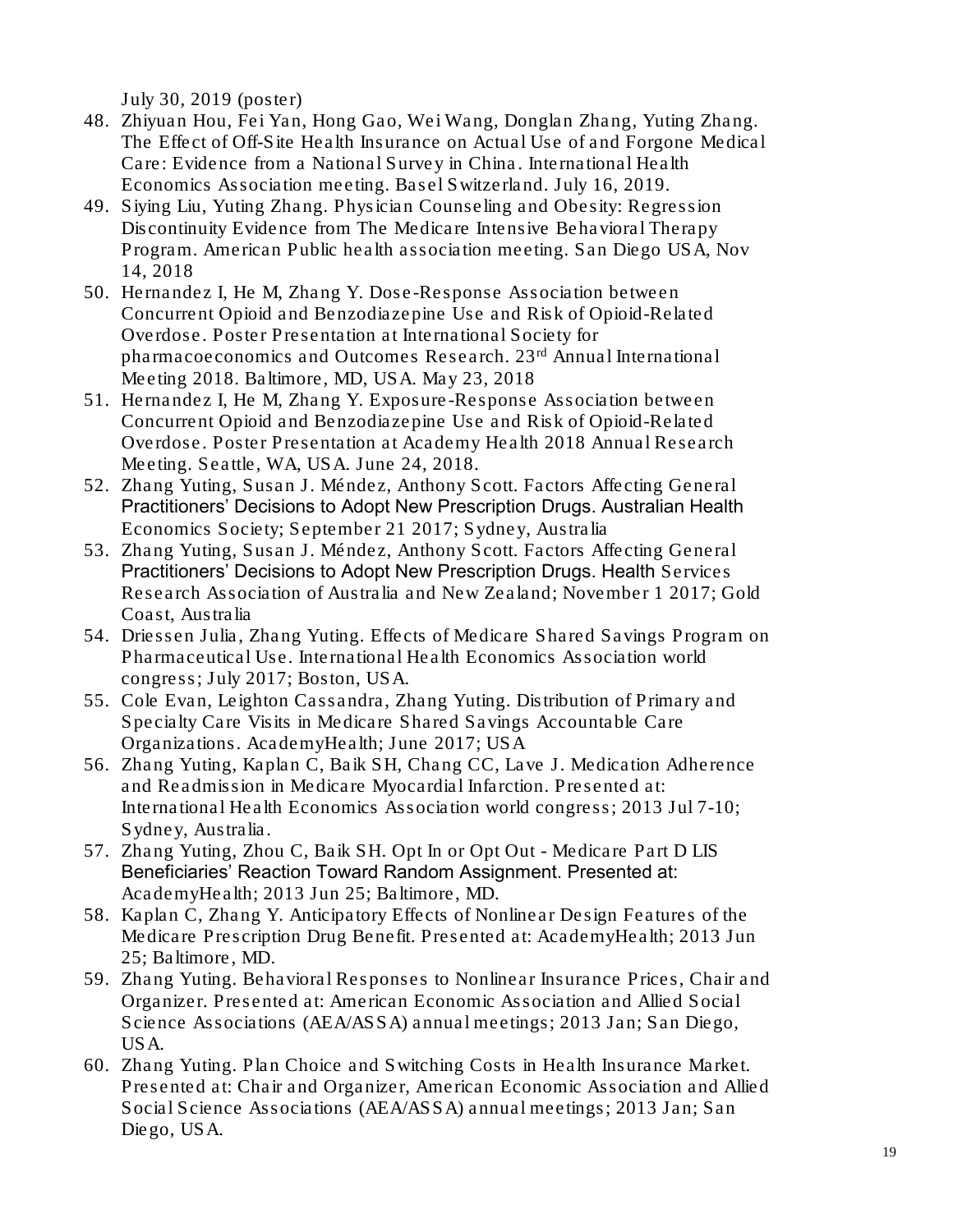- 61. Zhou C, Zhang Yuting. Measuring the switching cost in health insurance markets: evidence from Medicare Part D. Presented at: National Bureau of Economic Research (NBER), Summer Institute; 2012 Jul 26; Cambridge, MA.
- 62. Zhou C, Zhang Yuting. Exploring the Learning Experience of Medicare Part D Quantifying Switching Costs. Presented at: AcademyHealth; 2012 Jun 26; Orlando, FL.
- 63. Zhou C, Zhang Yuting. Exploring the Learning Experience of Medicare Part D. Presented at: American Society of Health Economists; 2012 Jun 10-13; Minneapolis/St. Paul Minnesota, MN.
- 64. Kaplan C, Zhang Yuting. Assessing the Comparative-Effectiveness of Antidepressants Commonly Prescribed for Depression in the Medicare Population. Presented at: American Society of Health Economists; 2012 Jun 10-13; Minneapolis/St. Paul Minnesota, MN.
- 65. Kaplan C, Zhang Yuting. The January Effect: Medication Discontinuation and Re-Initiation among Medicare Part D Beneficiaries. Presented at: American Society of Health Economists; 2012 Jun 10-13; Minneapolis/St. Paul Minnesota, MN.
- 66. Zhang Yuting, Baik SH, Chang CC, Kaplan C, Lave J. Variations in Medication Adherence among Medicare Myocardial Infarction Survivors. Presented at: American Society of Health Economists; 2012 Jun 10-13; Minneapolis/St. Paul Minnesota, MN.
- 67. Zhang Yuting. The effects of Medicare Part D coverage gap on medication use. Presented at: International Health Economics Association (iHEA); 2011 Jul 12; Toronto, Canada.
- 68. Baik SH, Rollman BL, Reynolds CF, Lave J, Smith KJ and pittsburgh, Zhang Yuting. Coverage Gap and High Medication Costs Among Medicare Beneficiaries With Coexisting Chronic Conditions. Presented at: AcademyHealth; 2011 Jun; Seattle WA.
- 69. Zhang Y, Men A, Wang W, Day B, Lave JR. The Impact of High-Deductible Health Plan on Medical Care Spending. Presented at: AcademyHealth annual international meeting; 2011 Jun; Seattle WA.
- 70. Zhang Yuting, Baik SH, Zhou L, Lave J. Medicare Part D's coverage gap and mental health. Presented at: American Psychiatric Association; 2011 May; Honolulu, Hawaii.
- 71. Zhang Yuting, Newhouse J, Baiker K. Are Drugs Substitutes or Complements for Intensive (and Expensive) Medical Treatment? Presented at: American Economic Association and Allied Social Science Associations (AEA/ASSA) annual meetings; 2011 Jan 7-9; Denver, CO.
- 72. Zhang Yuting, Baik SH, Zhou L, Lave J. Medicare Part D's coverage gap and depression. Presented at: 15th NIMH Biennial Research Conference on the Economics of Mental Health: Comparative Effectiveness and Mental Health Care Financing; 2010 Sep 27-28; Washington DC.
- 73. Zhang Y. The impact of US Medicare prescription drug coverage gap on medication use and spending. Poster presented at: ISPOR 4th Asia-Pacific conference; 2010 Sep; Phuket, Thailand.
- 74. Zhang Y. Geographic correlation between Medicare pharmacy and medical spending. Poster presented at: International Society for Pharmacoeconomics and Outcomes Research (ISPOR) 4th Annual Asia-Pacific Conference; 2010 Sep; Phuket, Thailand.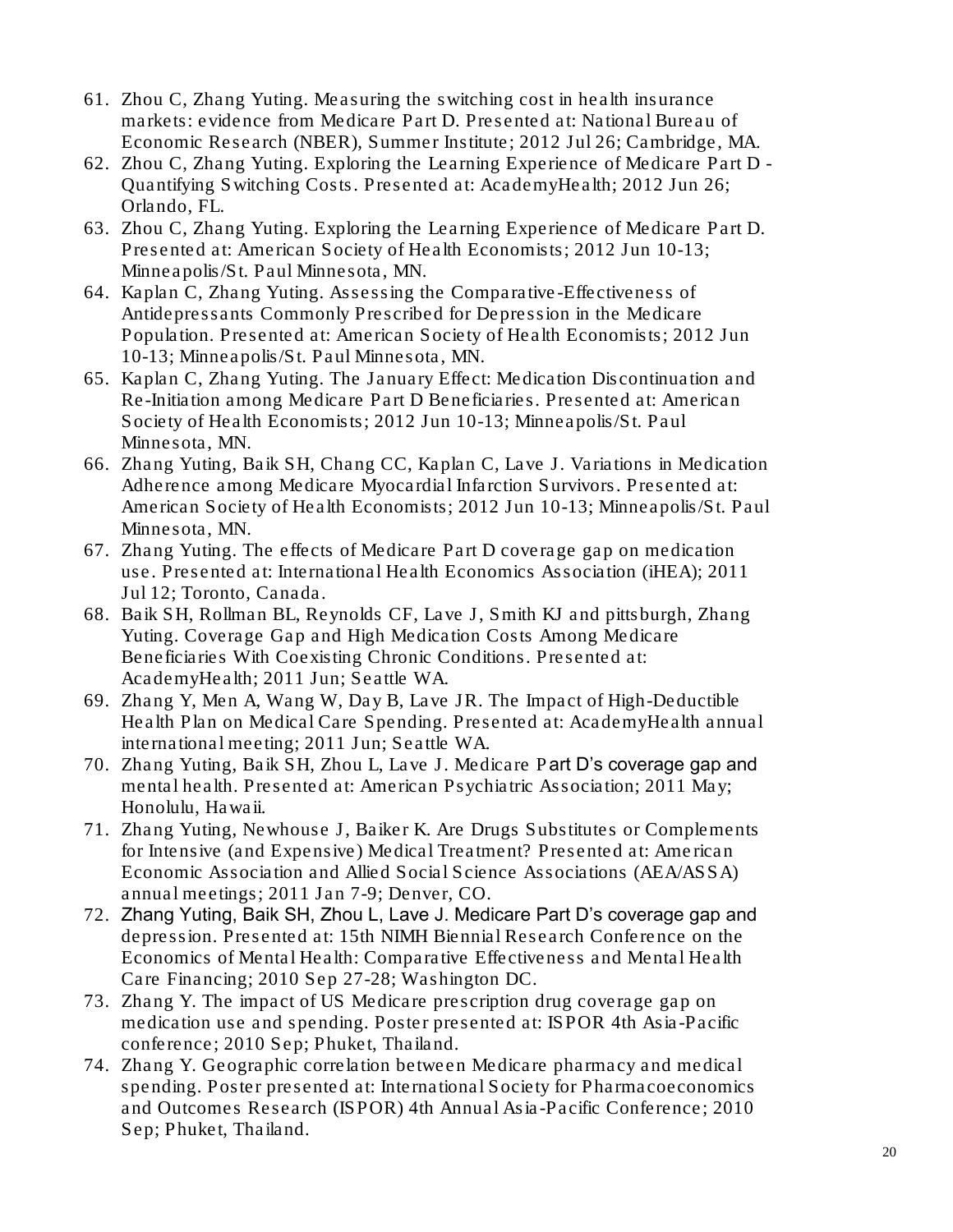- 75. Zhang Y, Zhou L, Gellad W. Potential Savings from Broad Use of \$4 Generic Drugs: 2007 Medical Expenditure Panel Survey. Presented at: AcademyHealth annual international meeting; 2010 Jun 27-29; Boston, MA.
- 76. Donohue JM, Marcum Z, Zhang Y, Men A, Gellad W, Lave JR, Hanlon JT. Medicare Part D's Impact on Use of High Risk Medications among Older Adults. Presented at: AcademyHealth annual international meeting; 2010 Jun 27-29; Boston, MA.
- 77. Zhang Y. Comparing potential strategies to eliminating Medicare Part D's Coverage gap. Poster presented at: AcademyHealth annual international meeting; 2010 Jun 27-29; Boston, MA.
- 78. Zhang Y, Lave J, Men A, Day BW, Wang W. Employee Choice of a High Deductible Health Plan Across Multiple Employers. Poster presented at: AcademyHealth annual international meeting; 2010 Jun 27-29; Boston, MA.
- 79. Zhang Y, Men A, Wang W, Day B, Lave JR. The Impact of High-Deductible Health Plan on Medical Care Spending. Presented at: AcademyHealth annual international meeting; 2010 Jun 27-29; Boston, MA.
- 80. Zhang Y, Men A, Wang W, Day B, Lave JR. The Impact of High-Deductible Health Plan on Medical Care Spending. Presented at: American Society of Health Economists; 2010 Jun; Cornel, Ithaca, New York.
- 81. fconfZhang Y. Comparing potential strategies to eliminating Medicare Part D's Coverage gap. Poster presented at: American Society of Health Economists; 2010 Jun; Cornel, Ithaca, New York.
- 82. Zhang Y. Comparing potential strategies to eliminating Medicare Part D's coverage gap. Poster presented at: International Society for Pharmacoeconomics and Outcomes Research (ISPOR) 15th Annual International Meeting; 2010 May; Atlanta, Georgia.
- 83. Zhang Y, Zhou L, Gellad W. Potential savings from broad use of \$4 generic drugs: 2007 Medical Expenditure Panel Survey. Poster presented at: International Society for Pharmacoeconomics and Outcomes Research (ISPOR) 15th Annual International Meeting; 2010 May; Atlanta, GA.
- 84. Donohue JM, Zhang Y, Gellad W, Lave JR, Hanlon JT. Impact of Expanding Pharmacy Benefits on Treatment of Congestive Heart Failure: the case of Medicare Part D. Poster presented at: International Society for Pharmacoeconomics and Outcomes Research (ISPOR) 12th Annual European Congress; 2009 Oct; Paris, France.
- 85. Zhang Y, Lave JR, Newhouse JP, Donohue JM. Distribution of Out-of-Pocket Pharmacy Spending among the Elderly Before and After Medicare Part D Prescription Benefits. Poster presented at: International Society for Pharmacoeconomics and Outcomes Research (ISPOR) 12th Annual European Congress; 2009 Oct; Paris, France.
- 86. Donohue JM, Zhang Y, Huskamp HA, Gellad W, Safran D. Use of free medicine samples, doctor patient communication and cost-related nonadherence among older adults. Poster presented at: International Society for Pharmacoeconomics and Outcomes Research (ISPOR) 12th Annual European Congress; 2009 Oct; Paris, France.
- 87. Donohue JM, Zhang Yuting, Lave J, Reynolds CF. Medicare Part D and Treatment of Depression Among Older Adults. Poster presented at: International Society for Pharmacoeconomics and Outcomes Research (ISPOR) 12th Annual European Congress; 2009 Oct; Paris, France.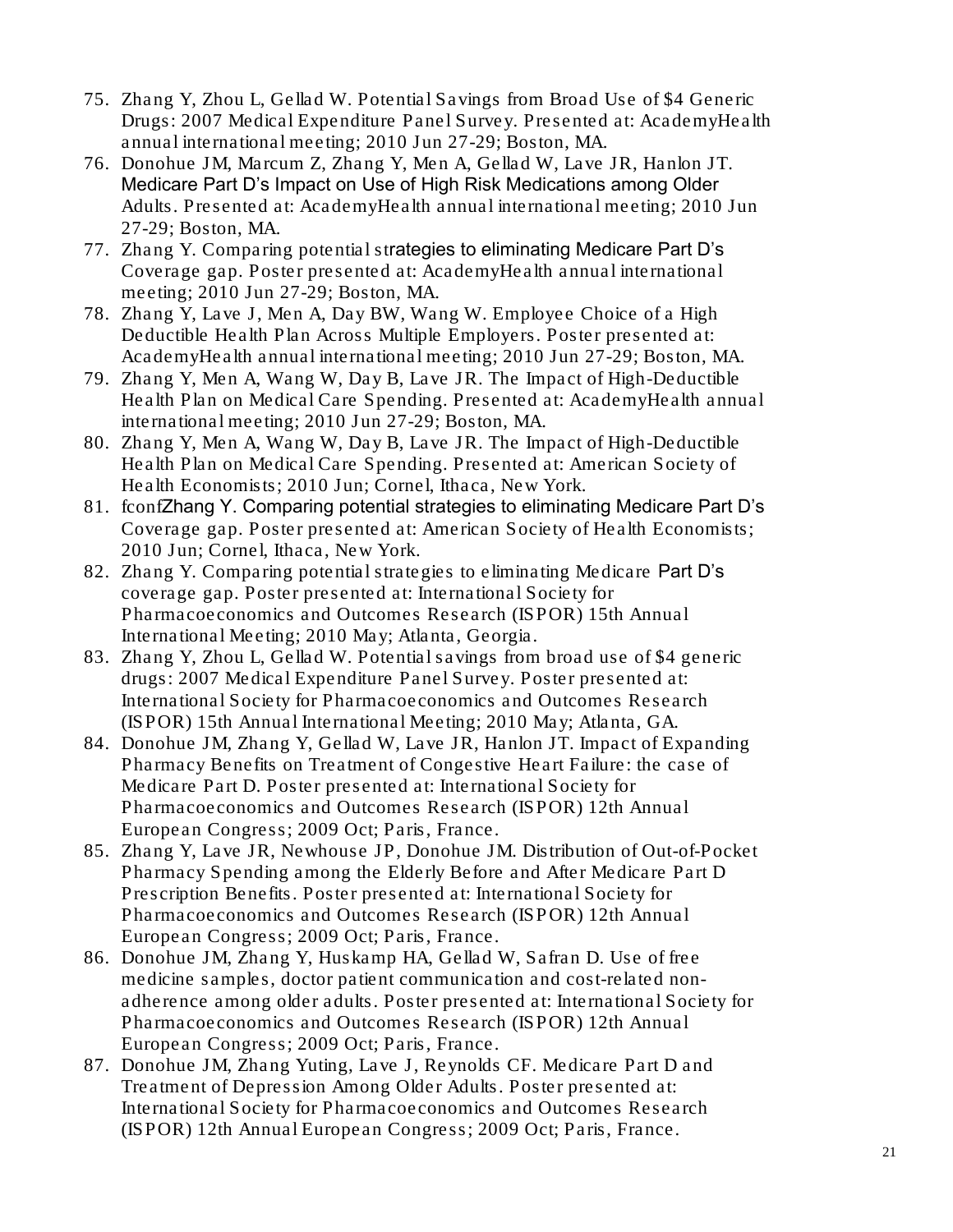- 88. Zhang Y, Lee BY, Donohue JM. The Impact of Medicare Prescription Drug Benefit on Antibotic Medication Use. Presented at: International Health Economics Association; 2009 Jul; Beijing, China.
- 89. Zhang Y, Donohue JM, Lave JR. Value-Based Cost-Sharing for Antihypertensive Medications. Poster presented at: AcademyHealth; 2009 Jun; Chicago, IL.
- 90. Zhang Y, Lave J, Donohue JM, Fischer MA, Chernew ME, Newhouse JP. The Impact of Medicare Prescription Drug Benefit on Medication Adherence and Use of Medical Care Services. Poster presented at: AcademyHealth; 2009 Jun; Chicago, IL.
- 91. Zhang Y, Lave J, Newhouse JP, Donohue JM. Distribution of Out-of-Pocket Pharmacy Spending among the Elderly Before and After Medicare Part D Prescription Benefits. Presented at: AcademyHealth; 2009 Jun; Chicago, IL.
- 92. Zhang Y, Donohue JM, Lave J, Gerald O'Donnell G, Newhouse JP. The Impact of Medicare Part D on Pharmacy and Medical Spending. Presented at: 7th European Conference on Health Economics; 2008 Jul; Roma, Italy.
- 93. Zhang Y, Donohue JM, Lave J, Gerald O'Donnell G, Newhouse JP. The Medicare Part D Prescription Benefts: Evidence on Medication Use Patterns, Hospitalization Rates and Medical Spending. Presented at: Academy Health Annual Meeting; 2008 Jun; Washington, DC.
- 94. Zhang Y, Adams AS, Ross-Degnan D, Zhang F, Soumerai SB. Economic and Clinical Impacts of Prior Authorization for Antipsychotic and Anticonvulsant Medications among Medicaid Beneficiaries with Bipolar Disorder. Presented at: Academy Health Annual Meeting; 2008 Jun; Washington, DC.
- 95. Zhang Y, Adams AS, Ross-Degnan D, Zhang F, Soumerai SB. Economic and Clinical Impacts of Prior Authorization for Antipsychotic and Anticonvulsant Medications among Medicaid Beneficiaries with Bipolar Disorder. Presented at: American Society of Health Economists; 2008 Jun; Chapel Hill, North Carolina.
- 96. Zhang Y, Donohue JM, Lave JR, Gerald O'Donnell G, Newhouse JP. Evidence on Medication Use Patterns, Hospitalization Rates and Medical Spending. Presented at: American Society of Health Economists; 2008 Jun; Chapel Hill, North Carolina.
- 97. Zhang Y, Donohue JM, Lave JR, O'Donnell G, Newhouse JP. The Impact of the Medicare Part D Prescription Benefits on Pharmacy and Medical Care Expenditures. Presented at: Best New Investigator Podium Presentation Award at the ISPOR 13th Annual International Meeting; 2008 May; Toronto, Canada.
- 98. Zhang Y, Adams AS, Ross-Degnan D, Zhang F, Soumerai SB. Economic and Clinical Impacts of Prior Authorization for Antipsychotic and Anticonvulsant Medications among Medicaid Beneficiaries with Bipolar Disorder. Presented at: Society of General Internal Medicine, Finalist for the Hamolsky award; 2008 Apr; Pittsburgh, PA.

#### TEACHING

Graduate Courses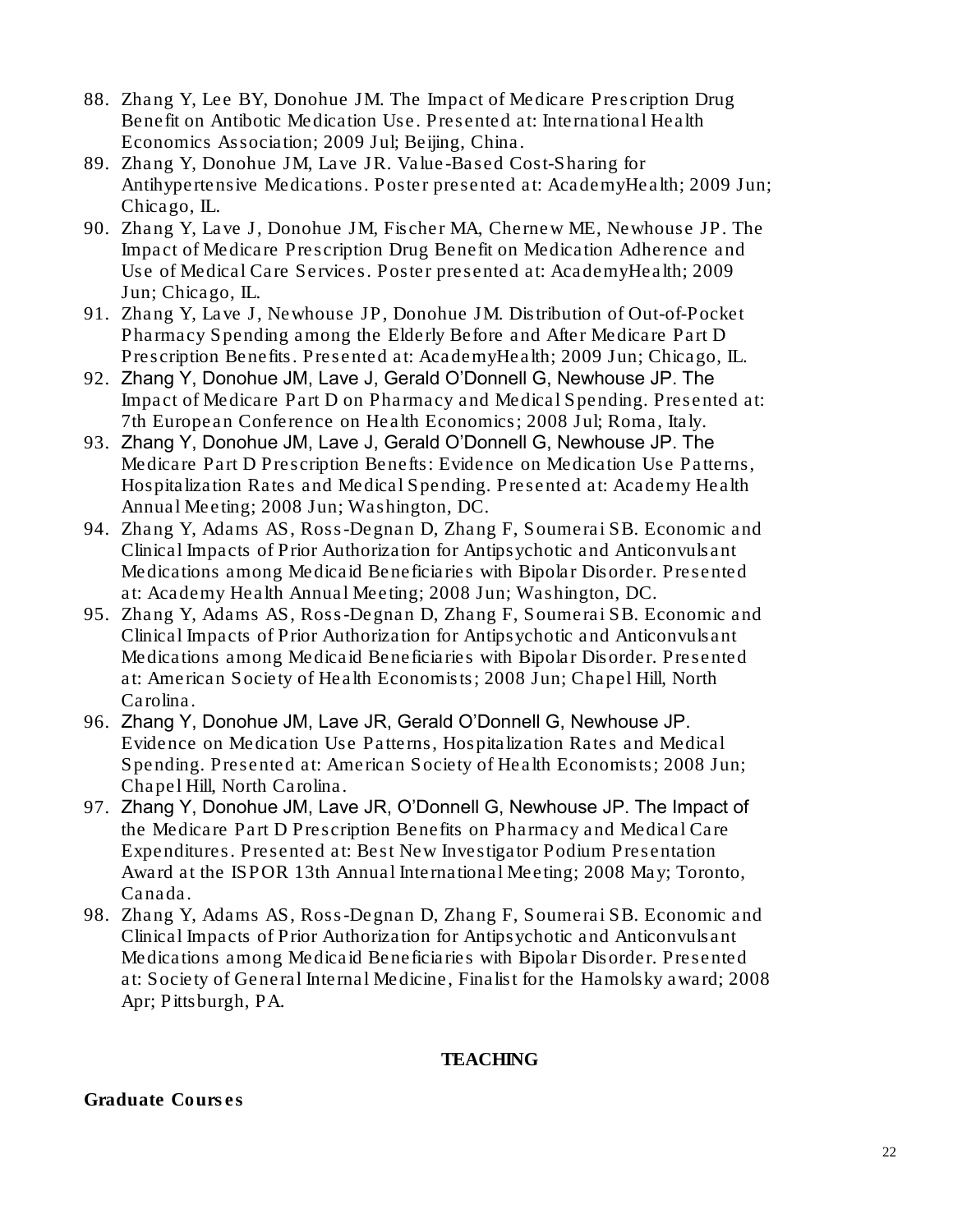| Year(s)<br>2002        | Course Number & Title<br>Empirical Methods and Statistics for<br>Managers (Statistics for Program<br>Management) | Role<br>Course Assistant for<br>Prof. Richard Light  |
|------------------------|------------------------------------------------------------------------------------------------------------------|------------------------------------------------------|
| 2004                   | Markets and Market Failure (Applied<br>Microeconomics)                                                           | Teaching fellow for<br>Prof. Alan Durell             |
| 2005                   | Financial Modeling                                                                                               | Teaching fellow for<br>Prof. Miranda Lam             |
| 2005                   | Introduction to Econometrics                                                                                     | Head teaching fellow<br>for Prof. Samuel<br>Thompson |
| 2006                   | Financial Modeling                                                                                               | Teaching fellow for<br>Prof. Miranda Lam             |
| 2006                   | Corporate Finance                                                                                                | Teaching fellow for<br>Prof. Efraim<br>Benmelech     |
| 2007                   | Financial Modeling                                                                                               | Teaching fellow for<br>Prof. Miranda Lam             |
| 2007                   | Corporate Finance                                                                                                | Teaching fellow for<br>Prof. Efraim<br>Benmelech     |
| $2008 - 2011$          | HPM 2125, Health Economics                                                                                       | Primary Instructor                                   |
| 2009                   | HPM 2821, Current Topics in Health<br>Economics                                                                  | <b>Session Lecturer</b>                              |
| 2010                   | HPM 2821, Current Topics in Health<br>Economics                                                                  | Session Lecturer                                     |
| $2011$ - Present       | HPM3505, Empirical Microeconomics<br>with Applications for Healthcare<br>Research                                | Primary Sole Instructor                              |
| $1/7/2013 - 4/27/2013$ | HPM - 3505 - 22412, ADV EMP MICRO<br>MTH APP HLTH RES                                                            | Primary Instructor                                   |
| $1/6/2014 - 4/26/2014$ | HPM - 2037 - 21311, ESSAY-HA                                                                                     | Primary Instructor                                   |
| $1/6/2014 - 4/26/2014$ | HPM - 3505 - 21509, ADV EMP MICRO<br>MTH APP HLTH RES                                                            | Primary Instructor                                   |
| $1/5/2015 - 4/25/2015$ | HPM - 3505 - 20796, ADV EMP MICRO<br>MTH APP HLTH RES                                                            | Primary Instructor                                   |
|                        | 8/31/2015 - 12/19/2015 HPM - 3505 - 29764, ADV EMP MICRO<br>MTH APP HLTH RES                                     | Primary Instructor                                   |

# Precepting/Experiential

| Year(s) | Course Number & Title                          | Role               |
|---------|------------------------------------------------|--------------------|
|         | $1/2014 - 5/2014$ First experience in Research | Primary Instructor |

# MENTORING AND ADVISING

# Undergraduate Students

| Year(s) |  |
|---------|--|
|---------|--|

# Student's Name & Role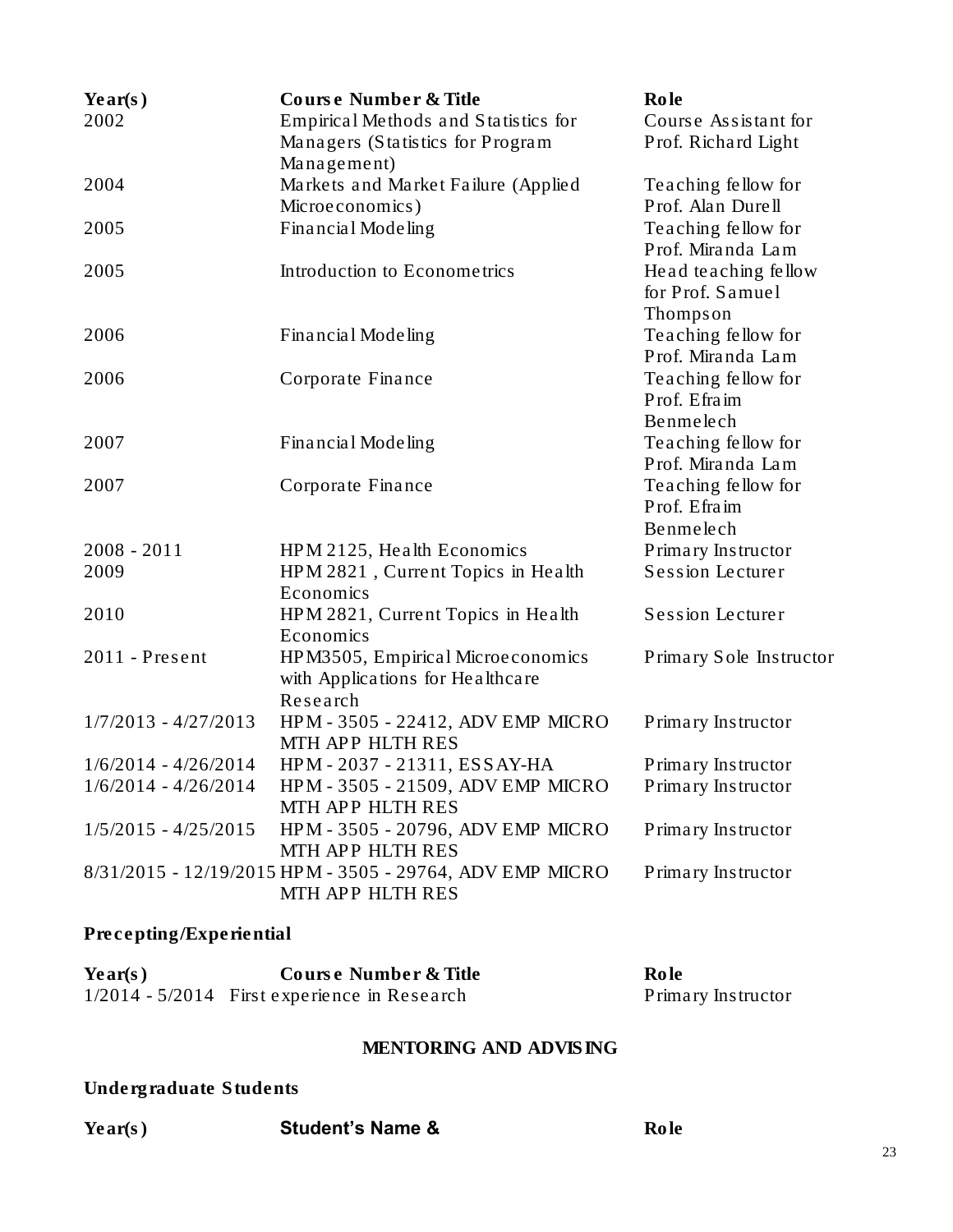|                        | Department/Degree/Discipline              |                 |
|------------------------|-------------------------------------------|-----------------|
| $8/2014 - 6/2015$      | Kritika Kulkarni                          | Research Mentor |
|                        | drug price variation                      |                 |
| $1/6/2014$ - Present   | Hana Hueser                               | Research Mentor |
| $1/6/2014 - 4/26/2014$ | Jai Vekeria                               | Research Mentor |
|                        | plan choice on health insurance exchanges |                 |
| $1/6/2014 - 4/26/2014$ | Andre LeBrun                              | Research Mentor |
|                        | Cancer drugs                              |                 |
| $1/6/2014 - 4/26/2014$ | Chandni Patel                             | Research Mentor |
|                        | Cancer drugs                              |                 |
| $1/6/2014 - 4/26/2014$ | Marsha Stamatakis                         | Research Mentor |
|                        | Interprofessional collaborative practice  |                 |

# Master's Students

| Year(s)                 | <b>Student's Name &amp;</b>             | Role                 |
|-------------------------|-----------------------------------------|----------------------|
|                         | Department/Degree/Discipline            |                      |
| $8/2014 - 8/2015$       | Victor Talisa                           | Research Advisor,    |
|                         | Biostatistics, University of Pittsburgh | the s is committee   |
|                         | (8/2015)                                | member               |
| $1/2014 - 4/2015$       | Qianheng Ma                             | Research mentor      |
|                         | Biostatistics, University of Pittsburgh |                      |
|                         | (4/2015)                                |                      |
|                         | China Rural Health Insurance            |                      |
| $10/1/2013 - 4/30/2014$ | Yijiong Yang                            | Primary Academic     |
|                         | $(4/2014)$ , University of Pittsburgh   | Advisor              |
|                         | Economic analysis of accountable care   |                      |
|                         | organizations                           |                      |
| $6/2011 - 8/2011$       | Marina Masaki                           | Research Advisor     |
|                         | Statistics, Carnegie Mellon University  |                      |
|                         | MS(2011)                                |                      |
| $5/2011 - 8/2011$       | Chris Confer, University of Pittsburgh  | Research Advisor     |
|                         | MA (2012)                               |                      |
| $4/2010 - 8/2010$       | Qing Li, University of Pittsburgh       | Research Advisor     |
|                         | MS(2011)                                |                      |
| $3/2010 - 2/2011$       | Yi-Jen Li, University of Pittsburgh     | Research Advisor     |
|                         | MS(4/2010)                              |                      |
| $2009 - 2010$           | Lei Zhou                                | Research Advisor and |
|                         | Biostatistics, University of Pittsburgh | The sis Committee    |
|                         | MS (2010)                               | member               |

## Doctoral Students

| Year(s)           | <b>Student's Name &amp;</b>               | Role            |
|-------------------|-------------------------------------------|-----------------|
|                   | Department/Degree/Discipher               |                 |
| $8/2015 - 8/2016$ | <b>Fatih Cakmak</b>                       | Primary Advisor |
|                   | Health Policy & Management, University of |                 |
|                   | <b>Pittsburgh</b>                         |                 |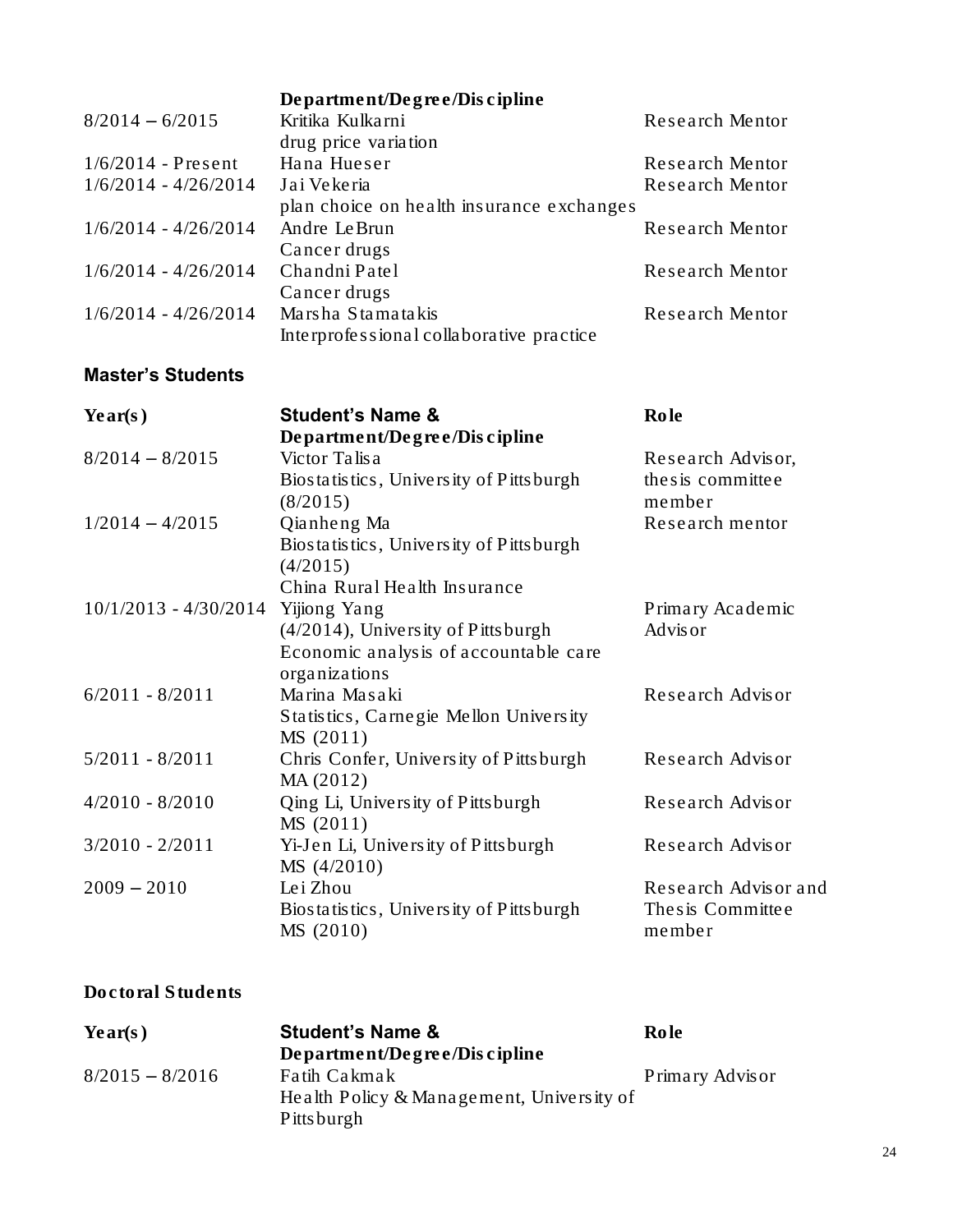| $5/2015$ – Present | Siying Liu<br>Economics, University of Pittsburgh<br>(expected 6/2017)<br>Evaluating the policy effects on preventive<br>care use                                     | Research mentor                                      |
|--------------------|-----------------------------------------------------------------------------------------------------------------------------------------------------------------------|------------------------------------------------------|
| $1/2016$ – Present | Ricky Svoboda<br>Economics, University of Pittsburgh<br>(expected 6/2017)<br>Medicare new delivery and payment system                                                 | Research mentor                                      |
| $9/2014$ - Present | Lulu Liu<br>Economics, University of Pittsburgh<br>(expected 6/2017)<br>insurance effects on entrepreneurship                                                         | Research Mentor,<br>Dissertation Committee<br>Member |
| $2/2014 - 6/2015$  | Xiaoxi Zhao<br>Economics, University of Pittsburgh<br>(expected 6/2017)                                                                                               | Research mentor                                      |
| $2014 - 6/2016$    | Conor Lennon<br>Economics, University of Pittsburgh<br>(expected 2016)<br>effects of mandated health insurance on<br>labor market                                     | Dissertation Committee<br>Member                     |
| $2014$ - Present   | Mondira Ray<br>School of Medicine, University of Pittsburgh mentor<br>(expected 2018)<br>policy and variation in cancer treatment                                     | Primary research                                     |
| $9/2013 - 8/2015$  | Johanna Steenrod Bellon<br>Health Policy & Management<br>PhD (8/2015)<br>Interprofessional Practice - Processes and<br>Context                                        | Dissertation Committee<br>member                     |
| $8/2013 - 7/2015$  | Inmaculada Hermandez Delso<br>Health Policy & Management, University of Advisor, Dissertation<br>Pittsburgh<br>(expected 2016)<br>Pharmaceutical policy and economics | Primary Academic<br>Committee Chair                  |
| $6/2011 - 10/2011$ | Mark Bender, Economics, University of<br>Pittsburgh                                                                                                                   | Research Advisor                                     |
| $1/2010 - 8/2010$  | Yan Tang                                                                                                                                                              | Academic Advisor                                     |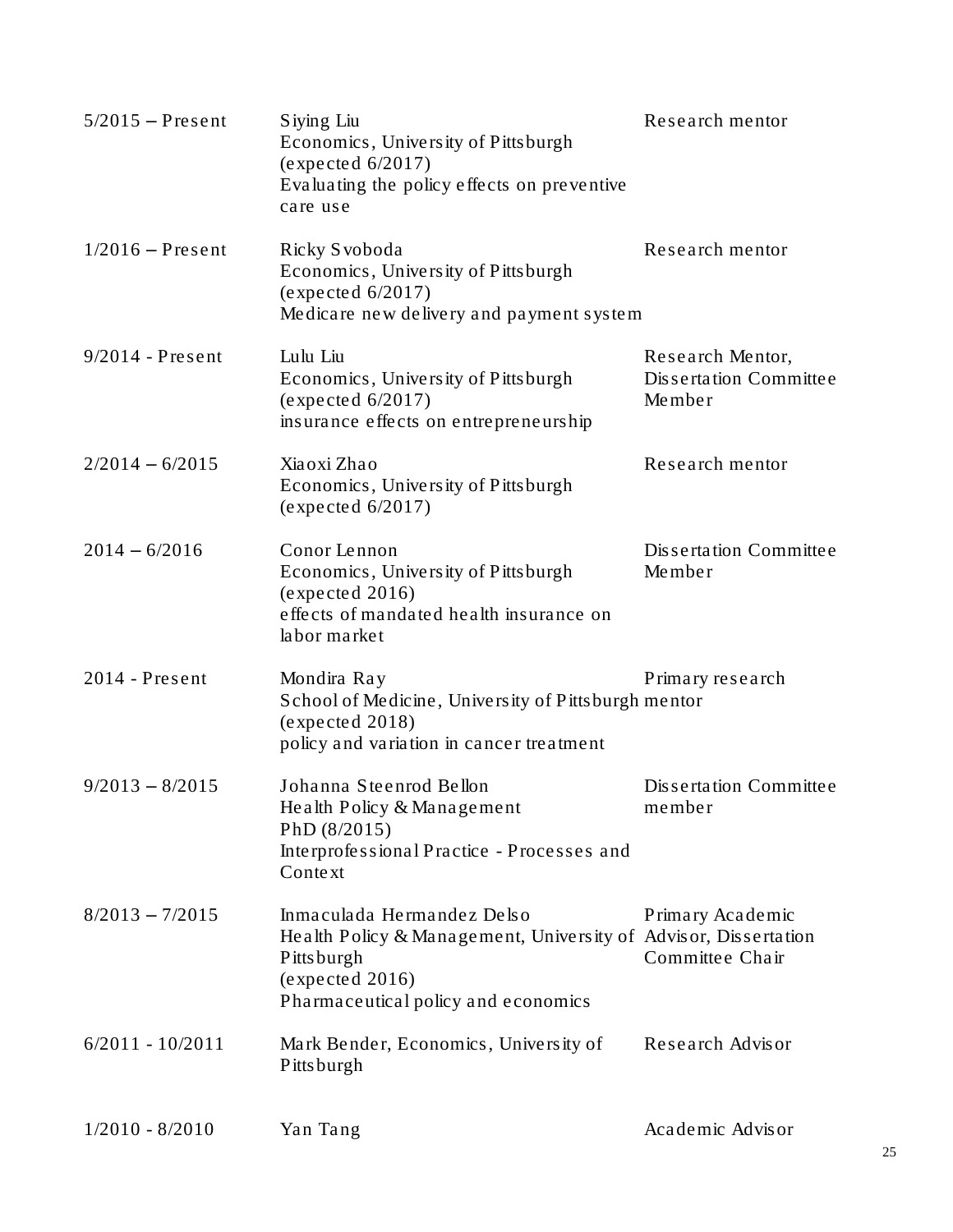Health Policy & Management, University of Pittsburgh

# Postdoc or Fellow

| Year(s)                   | <b>Student's Name &amp; Department/Degree/Discipline</b>                                                                                                                                   |
|---------------------------|--------------------------------------------------------------------------------------------------------------------------------------------------------------------------------------------|
| $1/2015 - 7/2015$         | Dingxin Qin, MD<br>School of Medicine, University of Pittsburgh<br>Medication treatment of Atrial Fibrillation                                                                             |
| $5/25/2013 - 6/2014$      | Zhiyuan Hou, PhD<br>Peking University                                                                                                                                                      |
| $8/2011 - 6/2013$         | Cameron Kaplan, PhD<br>Health Policy & Management, University of<br>Pittsburgh                                                                                                             |
| $8/2011 - 6/2013$         | Chao Zhou, PhD<br>Health Policy & Management, University of<br>Pittsburgh                                                                                                                  |
| $8/2010 - 6/2015$         | Seo Hyon Baik, PhD<br>Health Policy & Management, University of<br>Pittsburgh                                                                                                              |
| Mentored Faculty          |                                                                                                                                                                                            |
| Year(s)<br>12/2017 - 2018 | <b>Faculty Member's Name &amp;</b> Department/Degree/Discipline<br>Jie Chang, PhD<br>School of Pharmacy, Center for Drug<br>Safety and Policy Research<br>Xi'an Jiaotong University, China |
| $8/2016 - 8/2018$         | Inmaculada Hermandez Delso<br>School of Pharmacy, University of<br>Pittsburgh<br>Pharmaceutical outcome research                                                                           |
| $5/2015 - 5/2016$         | Wenxi Tang<br>China Pharmaceutical University<br>Pharmaceutical economics and health<br>policy                                                                                             |
| $2/2015 - 2/2018$         | Julia Driessen<br>Health Policy & Management, University of<br>Pittsburgh                                                                                                                  |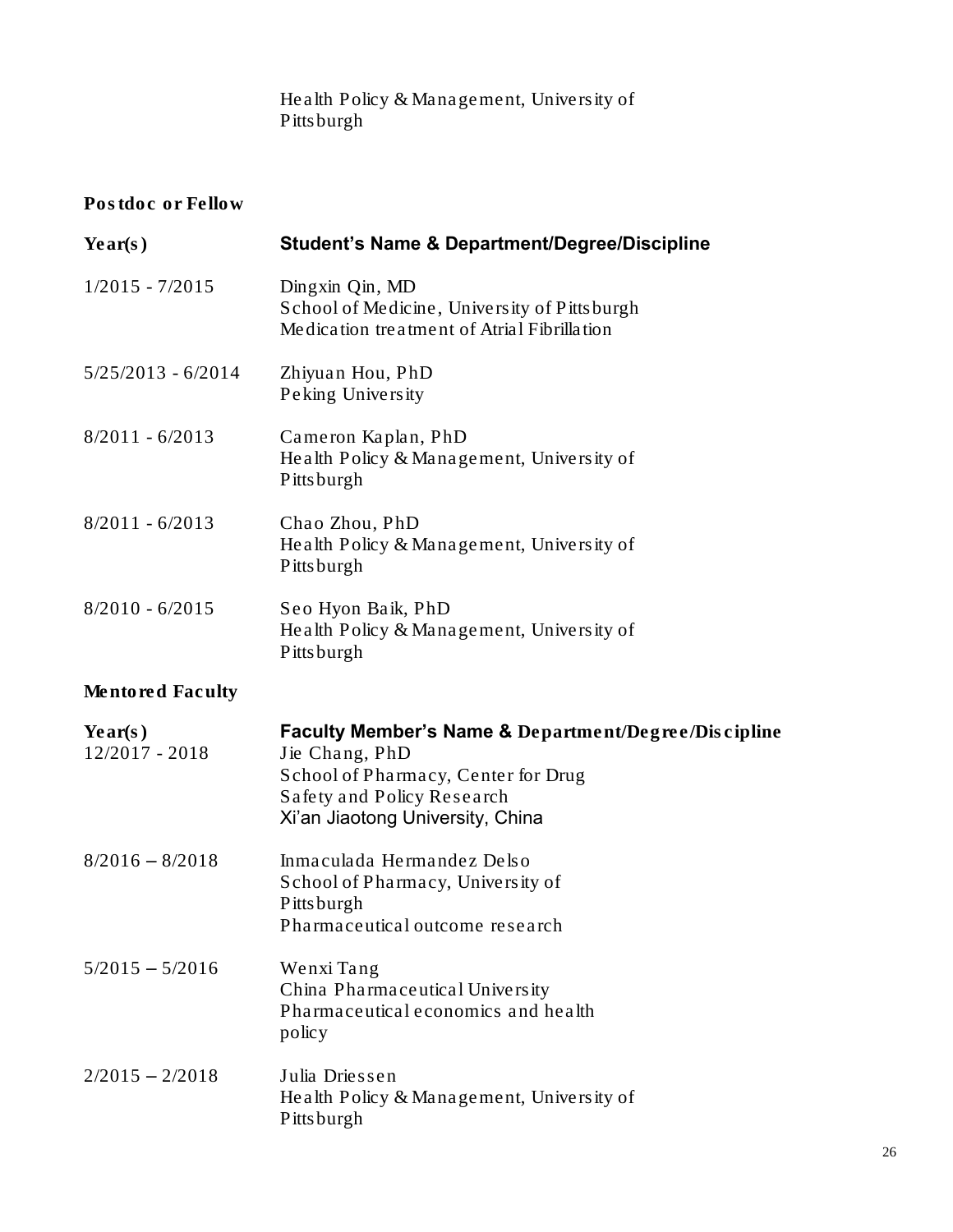|                   | Health economics                                                                                                            |
|-------------------|-----------------------------------------------------------------------------------------------------------------------------|
| $8/2014 - 6/2018$ | Zhiyuan Hou<br>Fudan University<br>Chinese health policy                                                                    |
| $2014 - 2018$     | Cameron Kaplan<br>Assistant Professor, The University of<br>Tennessee, Memphis Health Science<br>Center<br>Health Economics |
| $10/2013 - 2016$  | Hongxia Gao<br>Huazhong University of Science and<br>Technology<br>China Rural Health Policy                                |
| $2012 - 2015$     | Shiwe i Gong<br>Huazhong University of Science and<br>Technology<br>Pharmaceutical policies                                 |

# SERVICE

#### Service to Internal Organizations Department Committees

| 1/2020-12/2022 | Member, Executive Council, Melbourne Institute                      |
|----------------|---------------------------------------------------------------------|
| 2018-Present   | Senior leadership team, Melbourne Institute, Faculty of Business &. |
|                | Economics, University of Melbourne                                  |
| $2011 - 2018$  | Member, Doctoral program comprehensive exam committee,              |
|                | University of Pitts burgh                                           |
| $2010 - 2018$  | Member, Doctoral program admission committee, University of         |
|                | Pitts burgh                                                         |
| $2009 - 2018$  | Member, Doctoral program curriculum committee, University of        |
|                | Pitts burgh                                                         |

# School/University Committees

| $1/2020$ -Present | Member, Faculty Appointments and Promotions Committee,             |
|-------------------|--------------------------------------------------------------------|
|                   | Faculty of Business and Economics, University of Melbourne         |
| 1/2019-1/2020     | Member, Faculty Research Committee, Faculty of Business and        |
|                   | Economics, University of Melbourne                                 |
| $8/2015 - 6/2018$ | Member, Faculty Appointment, Promotion, and Tenure Committee,      |
|                   | Graduate School of Public Health, University of Pittsburgh         |
| $2011 - 6/2018$   | Member, Planning and Budget Policies Committee, Graduate           |
|                   | School of Public Health, University of Pittsburgh                  |
| $2010 - 6/2018$   | ad hoc grant reviewer, Center for Health Care Research, University |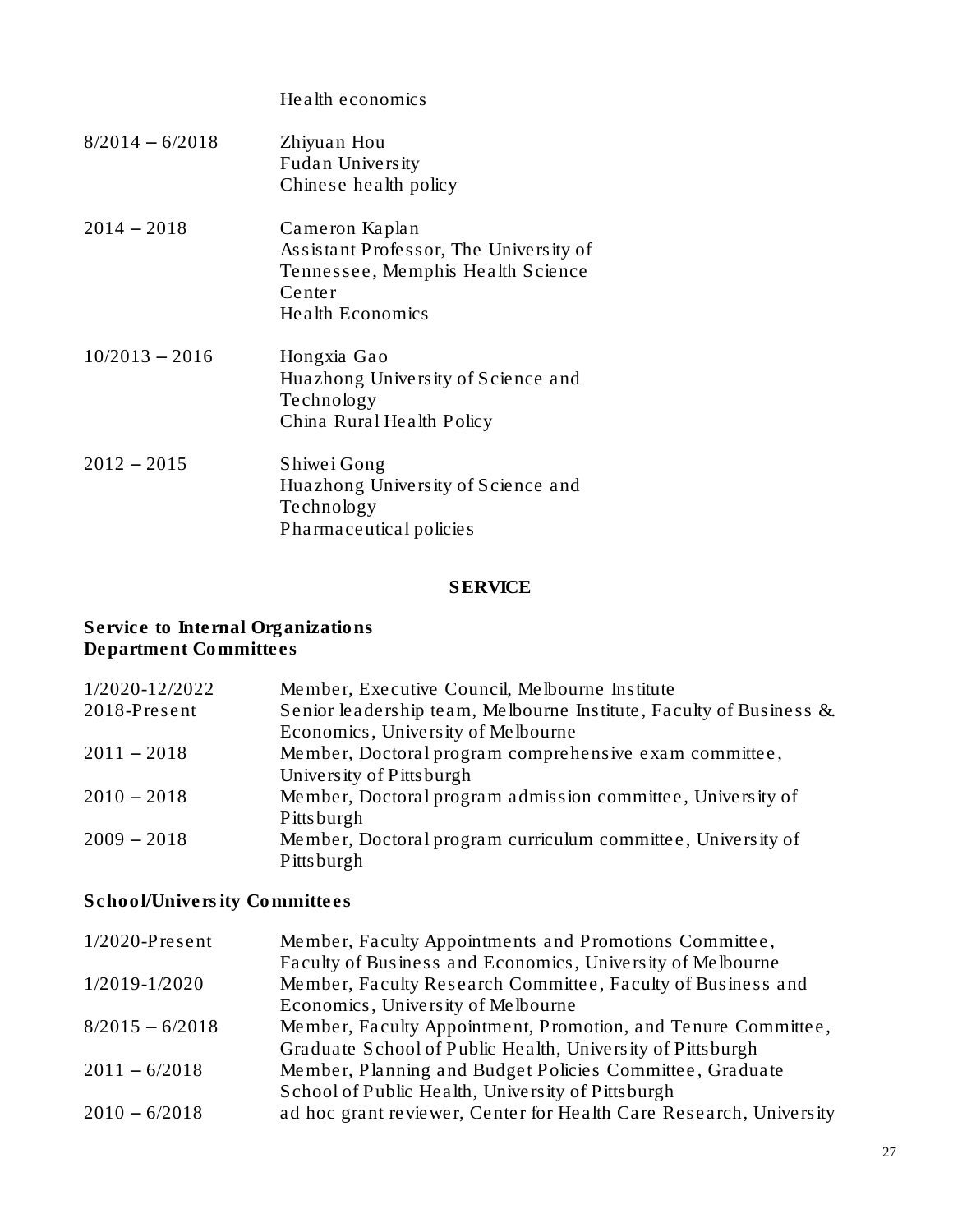of Pittsburgh 4/2009 – 6/2018 Juror, Dean's Day, Graduate School of Public Health, University of Pittsburgh

Service to External Organizations

Public Policy and Programs

| $1/2019$ -Present   | Advisor, Value-based Health Care advisory group at the Victoria    |
|---------------------|--------------------------------------------------------------------|
|                     | Department of Health and Human Services, Australia                 |
| $12/2014 - 3/2015$  | Consulting Advisor, Centers for Medicare & Medicaid Services       |
| $2014 - 2018$       | Technical Reviewer, Workers Compensation Research Institute        |
| $2011 - 2012$       | Technical Expert, Panel for the Centers for Medicare & Medicaid    |
|                     | Services, Center for Strategic Planning, Policy and Data Analysis  |
|                     | Group                                                              |
| $12/2010 - 12/2010$ | Report reviewer, The Medicare Payment Advisory Commission          |
|                     | (MedPAC)                                                           |
| $9/2010 - 12/2012$  | Unpaid Consultant, Institute of Medicine's Committee on            |
|                     | Geographic Variation in Health Care Spending and Promotion of      |
|                     | High-Value Care                                                    |
| $6/2008 - 6/2008$   | Expert, Invited special advisory session on Medicare Part D design |
|                     | to senior advisors at the Centers for Medicare & Medicaid Services |

### Professional Practice

| 1/2013 | Chair and Organizer, the American Economic Association and<br>Allied Social Science Associations (AEA/ASSA) annual meetings                                                                     |
|--------|-------------------------------------------------------------------------------------------------------------------------------------------------------------------------------------------------|
| 1/2013 | Chair and Organizer, "Plan Choice and Switching Costs in Health<br>Insurance Market" at the American Economic Association and<br>Allied Social Science Associations (AEA/ASSA) annual meetings, |
|        | San Diego, USA                                                                                                                                                                                  |
| 7/2011 | Chair, "Access to Drugs" session at the International Health                                                                                                                                    |
|        | Economics Association (iHEA), Toronto, Canada                                                                                                                                                   |
| 7/2011 | Chair, "Generic Drugs" session at the International Health                                                                                                                                      |
|        | Economics Association (iHEA), Toronto, Canada                                                                                                                                                   |
| 7/2011 | Chair, "Geographic Inequality" session at the International Health                                                                                                                              |
|        | Economics Association (iHEA), Toronto, Canada                                                                                                                                                   |
| 6/2010 | Chair, American Society of Health Economists (ASHE) session                                                                                                                                     |
|        | "Drug Cost"                                                                                                                                                                                     |
| 6/2010 | Co-Chair, AcademyHealth                                                                                                                                                                         |

## External Committees

| $2019$ -present | Founding Member, COAS, International Consortium Against the     |
|-----------------|-----------------------------------------------------------------|
|                 | overuse of Opioids in Surgery                                   |
| $2012 - 2014$   | Scientific Committee Member, European Conference on Health      |
|                 | Economics Scientific Committee                                  |
| $2011 - 2015$   | Scientific Committee Member, American Society of Health         |
|                 | Economists (ASHEcon)                                            |
| $2009 - 2015$   | Scientific Committee Member, the International Health Economics |